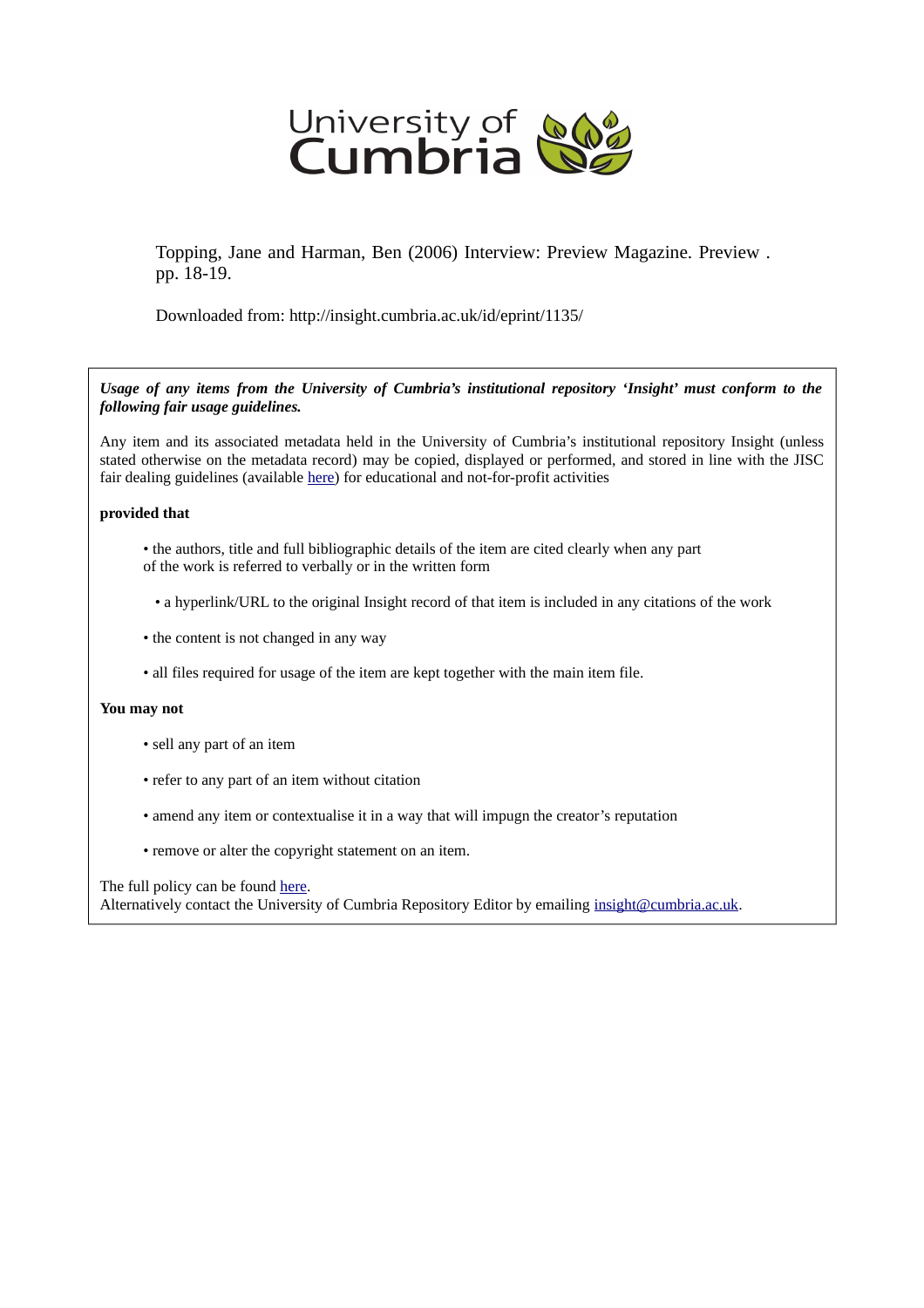# **Glasgow** museums





Supported by the Friends of Glasgow Museums **JANUARY / FEBRUARY / MARCH 2006** WHAT'S ON AT GLASGOW MUSEUMS **ISCOTLAND STREET SCHOOL CELEBRATES 100 YEARS | MACKINTOSH TEAROOMS REVEALED MACKINTOSH GOES DOWN UNDER IN CONVERSATION WITH ARTIST JANE TOPPING** DIGGING DEEP INTO THE PAST | UPDATES ON KELVINGROVE, RIVERSIDE & GMRC 2 KELVINGROVE REFURBISHMENT APPEAL FREHIND THE SCENES THAT FAVOURITE OBJECT MUSEE SANS FRONTIERES THEY SHALL GROW NOT OLD THEWS THE EXHIBITIONS & EVENTS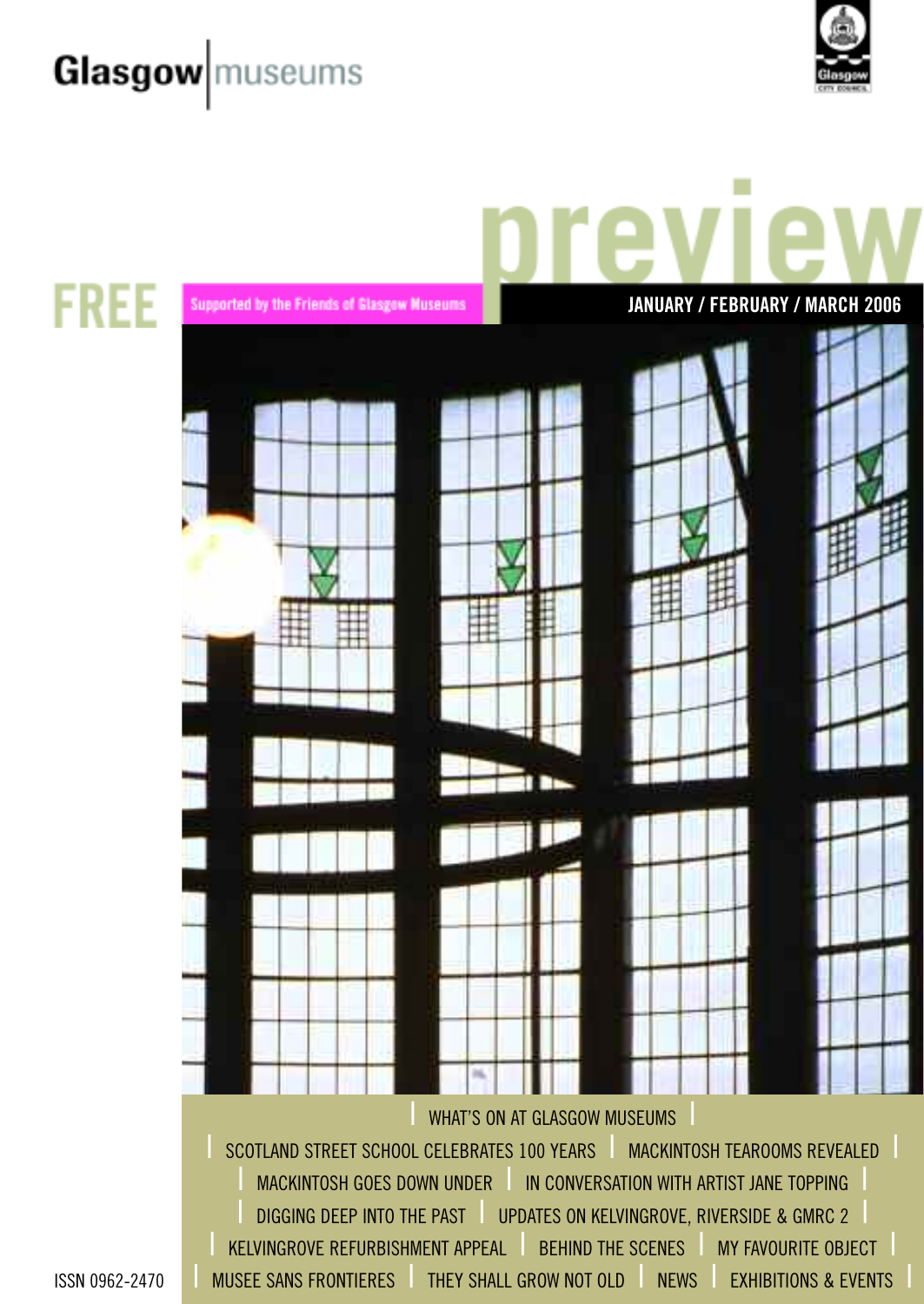**MAY - JUNE 2006** 



# don giovan carme

THEATRE ROYAL GLASGOW 0141 240 1133 booking fee

Glasgow performances sponsored by

**Deloitte** 



### **SUPPORT GLASGOW MUSEUMS:**

### **Join Friends of Glasgow Museums Now**

The function of the Association is to support the galleries and museums and to foster interest in the arts in Glasgow. Benefits of membership include 10% discount on all purchases in museum shops, *Preview* magazine, excursions, talks, lectures and other events.

If you are interested in joining, please forward this coupon to: Friends of Glasgow Museums, McLellan Galleries, 270 Sauchiehall Street, Glasgow G2 3EH, Scotland.

#### NAME

ADDRESS

**DIGITAL PERCEPTIONS** New technology textiles from UK & USA

colline

**KROKULTURACIÓN** 

14 January - 18 February

#### **IMAGE NATION**

Contemporary illustration from Scotland 25 February - 1 April

Mon-Eri 10-5 Sat 12-4 University of Struthclyde 22 Richmond Street Glasgow 8141 345 2558



Works currently in stock! Scatteh Colourists, Glasgow Boys, Keith Vaughan, Joan Eardey, Etrabelh Blacksdder,<br>Donald, Clark, JD Fergusson,

Roger Fry, Philip Reeves,

and ofturs.

Josef Ferman, W. G. Gilles



Donald Clurk (b. 1985). Dutch Book Glass with bread, apples and MYHOVIE, OR. 25" x 25"

148 West Report St. Evrait syriffgerterfineer.co.uk Glasgow G2 2RQ. Soutland Tel: 0141 221 3096, Fax: 0141 248 1322 Mon-Sat 9.36am - 5.3hum

#### **Paisley Museum & Art Galleries** High Street, Paisley Tel. 0141 889 3151.

The course of Nature in Gladsaxe Jan 14 - Feb 12, 2006 An exhibition of 20 photographs featuring scenes of Gladsaxe, Paisley's twin town in Denmark.

Alexander Stalmann Jan 19 - Feb 17, 2006 Alex Stalmann's site-specific installations reflect a 'material' world' with its transient 'procedures' and delusive beauty -Things are not what they seem ...

Paisley Colour Photographic Club Feb 23 - Mar 27, 2006 Golden Jubilee Exhibition

Open Tuesday - Salurday, 10am - Spm Sunday, 2 - Spm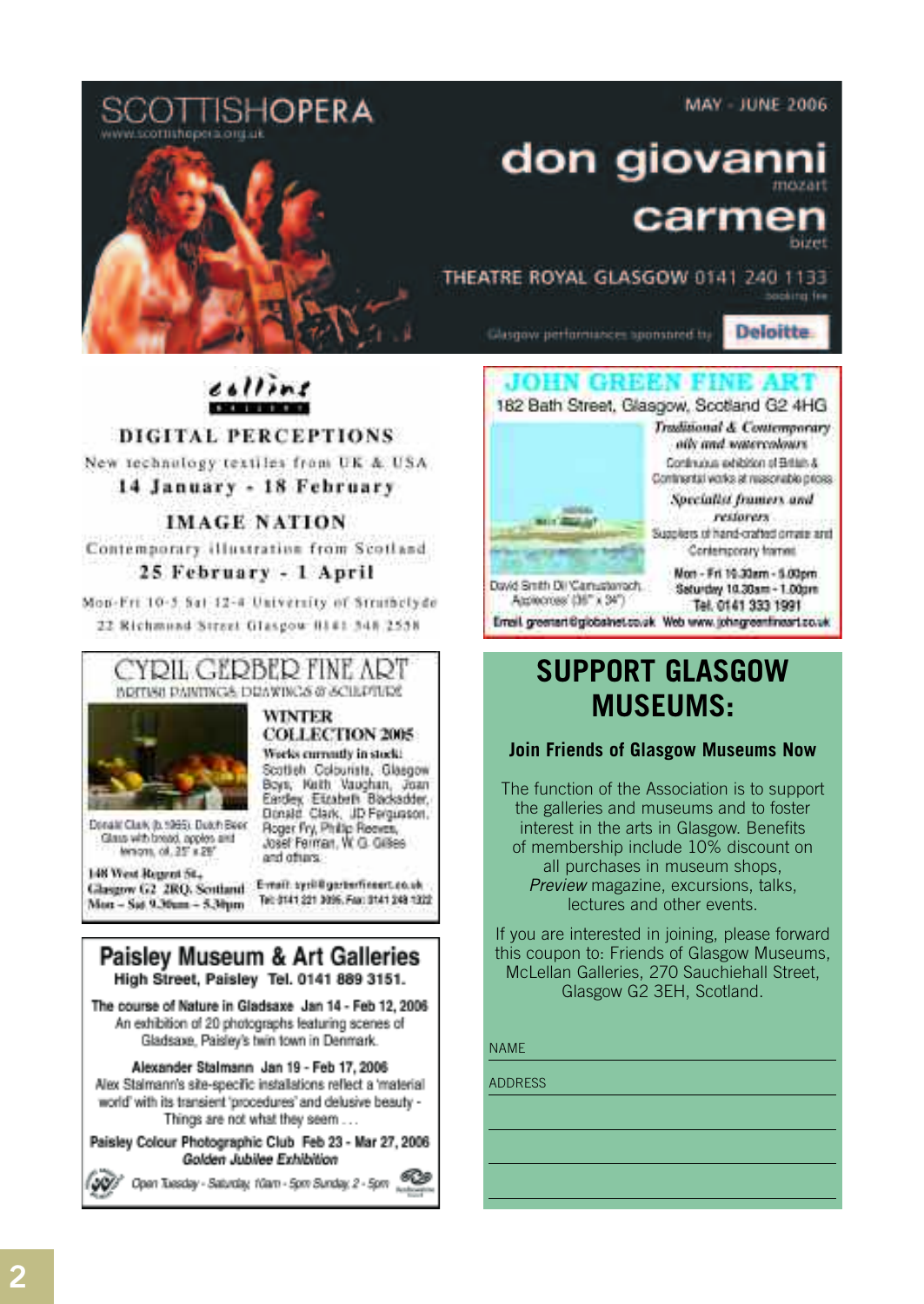### **CONTENTS**









| Welcome                            | 4  |
|------------------------------------|----|
| News Round-up                      | 5  |
| G'day Sport: Mackintosh Down Under | 11 |
| <b>Friends of Glasgow Museums</b>  | 12 |
| Scotland Street School Centenary   | 14 |
| Ingram Street Tearooms Project     | 16 |
| In Conversation with Jane Topping  | 18 |
| Digging Deep Into The Past         | 20 |
| Countdown to Kelvingrove           | 21 |
| Kelvingrove Refurbishment Appeal   | 22 |
| News from the Riverside & GMRC 2   | 22 |
| <b>Behind the Scenes</b>           | 23 |
| My Favourite Object                | 24 |
| <b>Musee Sans Frontieres</b>       | 25 |
| What's On?                         | 27 |
|                                    |    |

All *Preview* communications should be addressed to: Susan Pacitti, *Preview*, Communications Section, Glasgow Museums, Martyrs' School, Parson Street, Glasgow G4 0PX, Scotland.

Phone 0141 271 8301; fax 0141 271 8354; email susan.pacitti@cls.glasgow.gov.uk

Published by Glasgow City Council (Museums) All text and images © Glasgow City Council (Museums) unless otherwise stated Printed by Ricoh Print Scotland

Friends of Glasgow Museums correspondence should be sent to: McLellan Galleries, 270 Sauchiehall Street, Glasgow G2 3EH, Scotland

Phone 0141 565 4124/5/6

Glasgow Museums *Preview* magazine is distributed free to Friends of Glasgow Museums.

Cover image: The windows at Scotland Street School Museum Left: Image of Houdini, courtesy of Outagamie County Historical Society

Image p29 courtesy of The Modern Institute, Glasgow

A large print text version of this issue is available upon request.

**www.glasgowmuseums.com**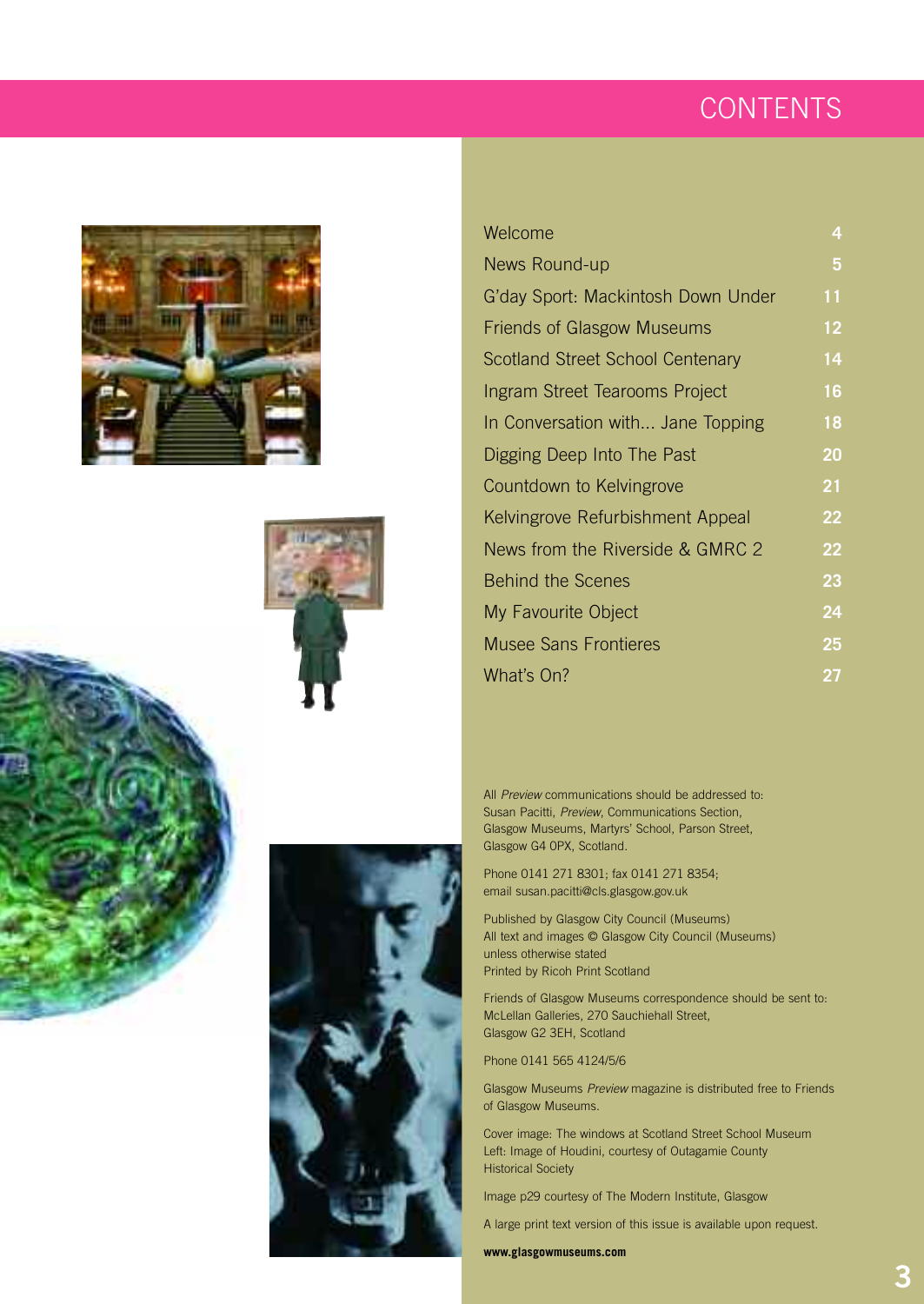### WELCOME



Welcome to the Winter 2006 edition of *Preview*, the quarterly magazine of Glasgow Museums, produced with the support of the Friends of Glasgow Museums.

This issue launches a new look in a new compact size. We're featuring more information than ever before – more articles on the collections and more information about what goes on behind the scenes in our museums.

In this edition you can find out about some of the major projects being led by Glasgow City Council's Museums Service – the development of the Riverside Museum on the River Clyde, and the latest news on the restoration of Kelvingrove Art Gallery and Museum, reopening in summer 2006.

This issue has a Charles Rennie Mackintosh theme, as 2006 is the centenary of Scotland Street School. Find out more about the enduring popularity of this hometown boy, what's happening with the conservation of the Mackintosh-designed Ingram Street tearooms, and why we're sending Mackintosh packing to Australia. We're also looking for your help – did you ever visit the Ingram Street Tearooms? Could you share your memories with us? See page 17 for further details.

*Preview* is a great source of information for all that's going on in your museums. The new look *Preview* has easier-to-read listings so you don't miss any exhibitions or events, and information on events at the Mitchell and Tramway. There's something for visitors of all ages and interests – whether you're interested in art or social history as a beginner or enthusiast, want to get crafty, or just have fun! Forecasts predict the coldest winter in Glasgow for 40 years – so why not spend it indoors at some of Glasgow's museums?

If you're reading this, then you're probably interested in museums – have you thought of joining the Friends of Glasgow Museums? Members support the galleries and museums and foster interest in the arts in Glasgow. Benefits of membership include 10% discount on all purchases in museum shops, *Preview* magazine, excursions, talks, lectures and other events. For more information on joining see page 2.

But whether you're proud to belong to Glasgow or just visiting us, we're sure you'll find something to enjoy in Glasgow's museums, galleries, libraries and arts venues!

Happy holidays,

Cllr John Lynch Convener Cultural & Leisure Services, Glasgow City Council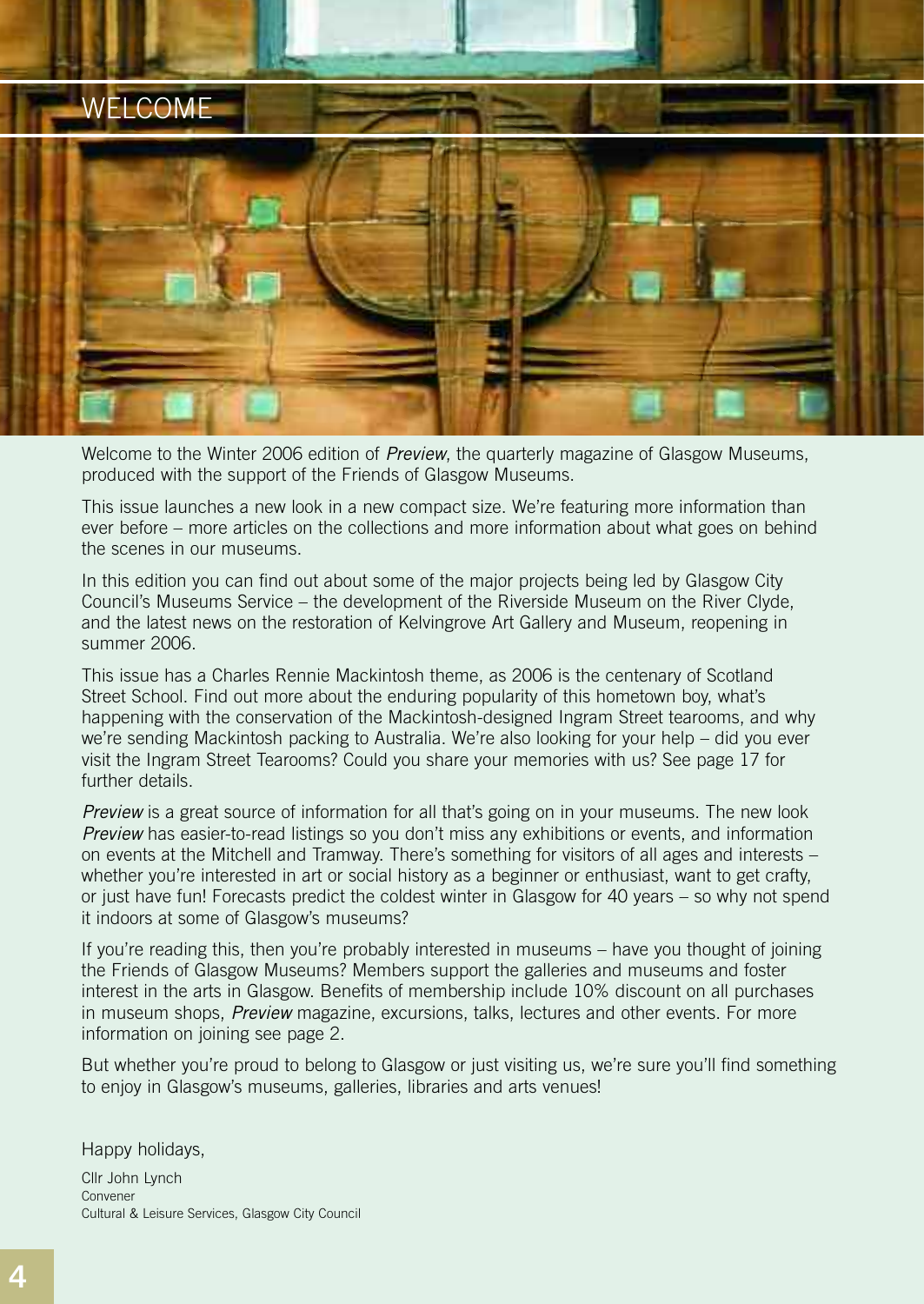### **GLASGOW'S SPITFIRE TAKES TO THE KELVINGROVE SKIES**

The Spitfire – one of the most famous British fighter planes, with a special place in the hearts of those pilots who flew her and all those who remember that distinctive engine drone. In 2006, visitors to Kelvingrove Art Gallery and Museum will be able to admire Spitfire LA198, associated with the 602 (City of Glasgow) Squadron, hanging in all her restored glory from the West Court ceiling.

Supermarine Spitfire LA198 joined 602 Squadron at Abbotsinch in 1947, but on 22 July 1949, had to make an emergency landing in Norfolk. The logbook entry reads: 'Engine trouble, pranged on runway – did not fly again'. This turned out to be a blessing in disguise – most Spitfires in good condition were sold off when they were taken out of service.



Built in Wiltshire in 1944, our Spitfire has also been to Exeter (with 3 Civilian Anti-Aircraft Cooperation Unit), presented to 187 (City of Worcester) Squadron,

appeared in the *Battle of Britain* film, been a gate guardian at RAF Locking and RAF Leuchars, and stored at the RAF Museum in Cardington, before being gifted to the City of Glasgow in 1997.

Due to weather damage, LA198 needed restoration work. This began in 1998 at the Museum of Flight in East Fortune. The restoration project, completed in 2002, was a joint venture between Glasgow City Council, the National Museums of Scotland and the Scottish Executive. In addition to core funding, BAA Glasgow contributed support for the Spitfire's redisplay through a £100,000 donation to the Kelvingrove Refurbishment



Left to right: Stephen Baxter, Managing Director of BAA Glasgow, Councillor John Lynch, Convener of Glasgow City Council's Cultural & Leisure Services Committee, Sir Arnold Clark, Trustee, Kelvingrove Refurbishment Appeal, at the unveiling of the Spitfire in Kelvingrove.

Appeal (KRA). The Spitfire was on display in the Museum of Transport before moving into her permanent home in Kelvingrove.

Councillor Lynch said, '…Now that LA198 hangs in Kelvingrove, Glaswegians will forever more have the opportunity to pay tribute to the service performed by our own 602 Squadron'. Lord Macfarlane, Chairman of the KRA, commented 'The installation of this Spitfire marks a significant milestone in the renewal of Kelvingrove…we are delighted that BAA Glasgow has contributed so generously to its re-display'.

Stephen Baxter, Managing Director of BAA Glasgow, said, 'Glasgow Airport is proud of its historic association with the 602 Squadron… We are delighted to see the restored Spitfire assuming pride of place in its new home…a permanent reminder of the sacrifice of the men and women who gave their lives in the cause of freedom. It is a fitting centrepiece for a revitalised Kelvingrove'.

A book, *Glasgow's Spitfire*, has been produced to celebrate the plane, and is available from museum shops and all good bookshops.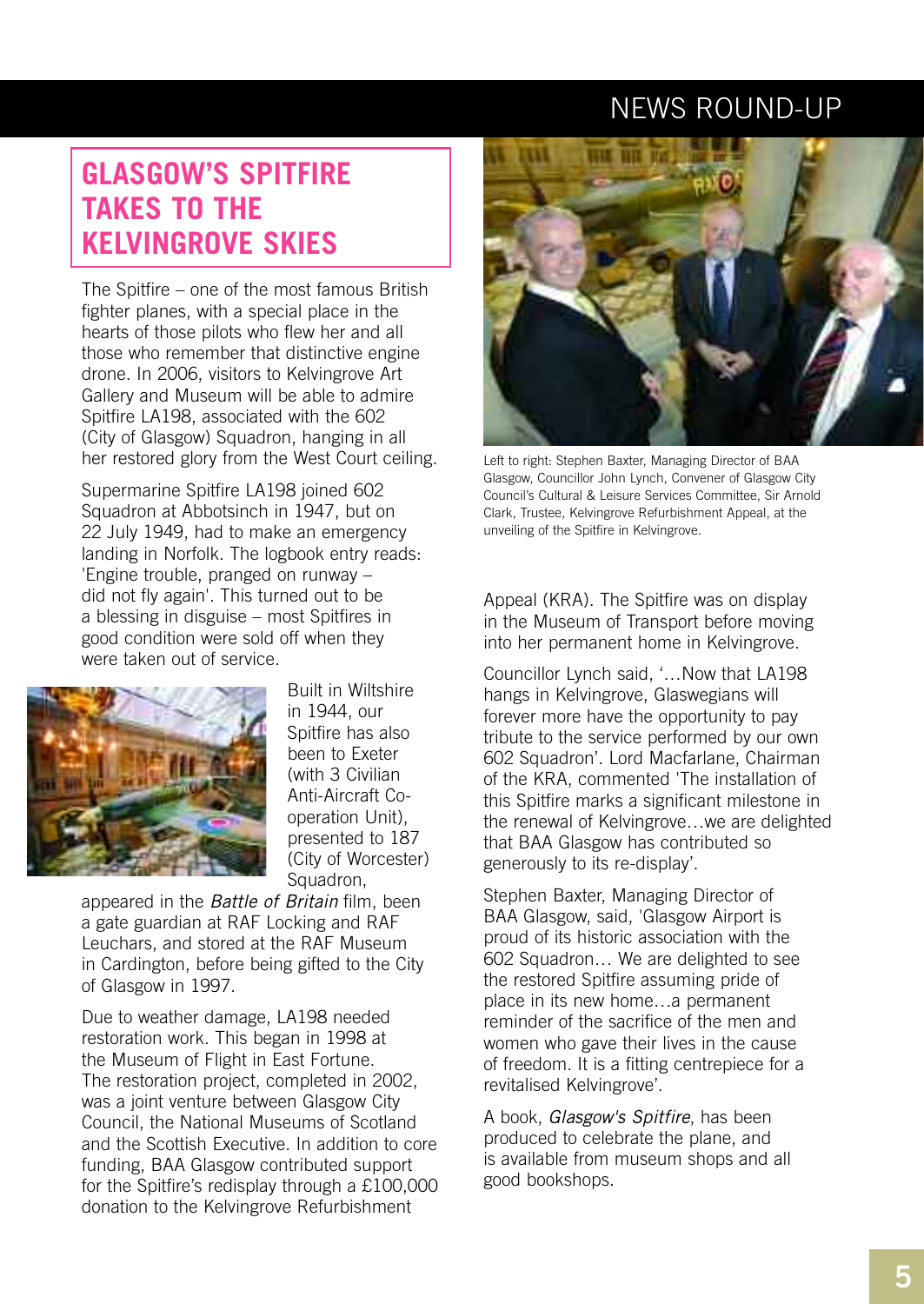### **NUREMBERG AND GLASGOW**



To mark the 20th anniversary of the city's twinning with the German city of Nuremberg, Glasgow's Lord Provost Liz Cameron (centre) hosted a reception at the Burrell Collection on 7 October 2005. Nuremberg's Lord Mayor, Dr Ulrich Maly (right), was given a tour

round the museum by Museum Manager Muriel King, Senior Curator Simon Eccles, and Curator of Medieval and Renaissance Art Patricia Collins (left). To mark the event, a trail highlighting Burrell objects created in and around Nuremberg was launched. Copies are available in English and German from the Enquiry Desk. Other events included a free lunchtime concert and a display telling the story of the twinning.

### **THE GRITTY SIDE OF GLASGOW'S HIGH STREET**

Glasgow Museums recently bought a drawing that shows the darker side of life in industrial Glasgow. The ink drawing *Old Houses off Duke Street* is by the great Scottish draughtsman, etcher and war artist Muirhead Bone (1876–1953). The image shows the overcrowded conditions of the backcourts and the crumbling slums of the old Drygate before they were cleared. Together with the filthy, smoky atmosphere, they conjure up an idea of Hell. The monuments of the Necropolis, seen in the distance at the top right of the drawing, are all that remain of this scene today.

Bone was known for his drawings of buildings and architecture and Glasgow Museums has more than 100 of his works in its collections. But this drawing is unique in the way it so vividly documents the living conditions of the people of Glasgow at the height of its industrial expansion. It's also our earliest

work by this self-taught artist – done when he was only 18 years old.

The drawing was bought from a private dealer in England. Glasgow Museums is grateful to the National Fund for Acquisitions, administered with Government funds by the National Museums of Scotland, for 50 per cent assistance towards the cost of this remarkable work.



New acquisition – *Old Houses off Duke Street* by Muirhead Bone.

### **NEW STAFF MEMBER BRINGS FAITH COMMUNITIES TOGETHER**

In the aftermath of 9/11, Glasgow City Council established the Forum of Faiths to help faith communities listen to, and build up relationships with, each other. Tom Harrigan MBE has taken on the new post of Inter Faith Liaison Officer for the Council. An important part of his remit is to develop the Forum of Faiths as a consultative body for Glasgow City Council, and to foster good relations between faith communities. The post, funded by the Council and the Scottish Executive, aims to support faith communities and help them engage with central and local government. Tom is based at St Mungo Museum of Religious Life and Art, and can be contacted on **0141 553 2557**.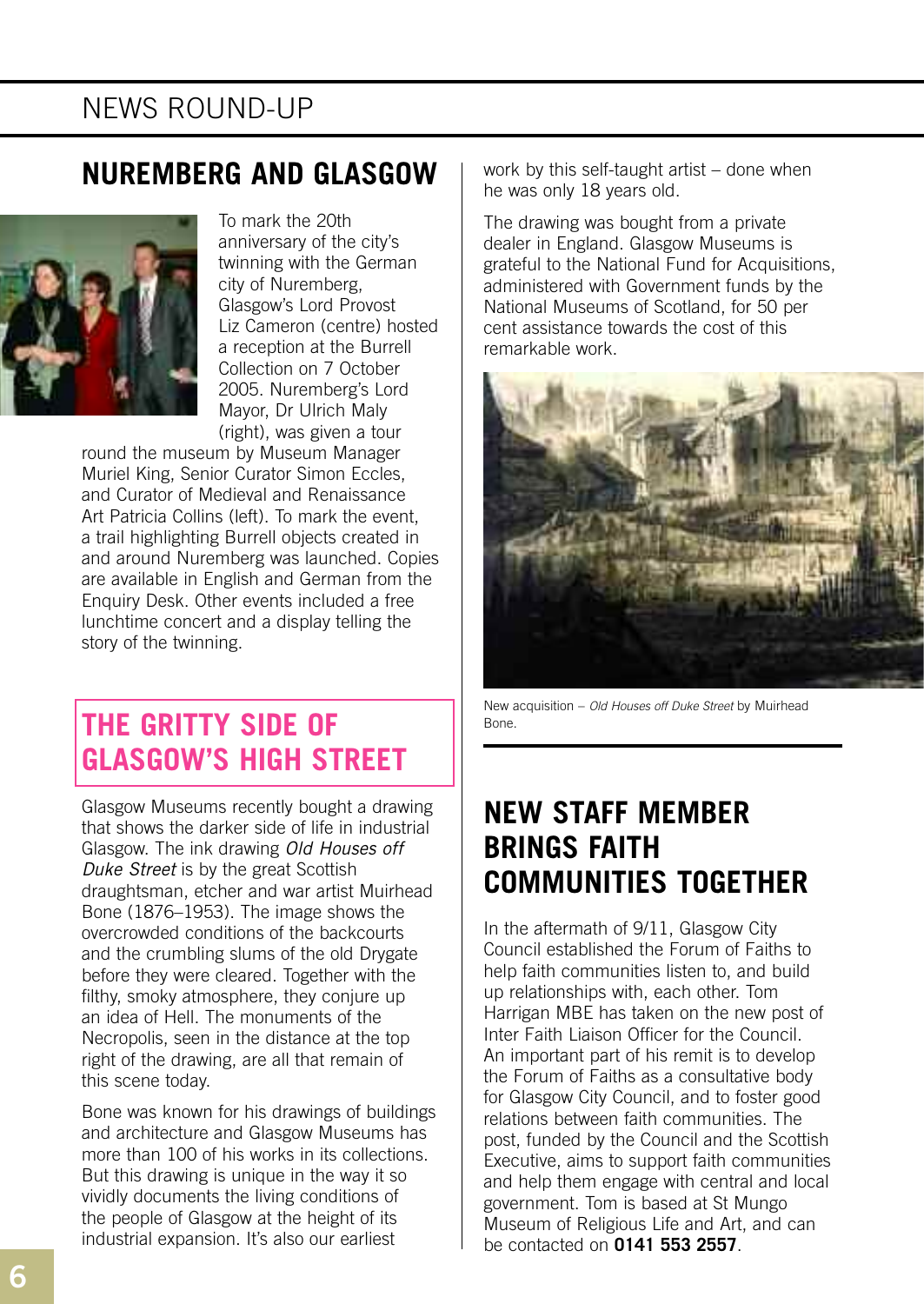### **EDUCATION FOCUS AT GLASGOW MUSEUMS**

From live interpretation to working with disengaged schoolchildren – children who have lost interest and motivation – the Education & Access team and Museums Education Service continue to extend their programmes.

A successful bid to the Heritage Lottery Fund for £30,000, together with funding from the Scottish Executive, has enabled us to develop a two-year pilot project called 'Schools and Museums'. The project aims to reach 120 disengaged children and young people, and will involve teachers, support workers and, wherever possible, parents/carers. It will increase Glasgow Museums' long-term capacity for providing services to disengaged pupils. Key partners in Glasgow are Lourdes and Smithycroft New Learning Communities, and we will also be working with partners and schools in West Dunbartonshire and South Lanarkshire.

At the Burrell Collection, a new communitygenerated exhibition, *Through Your Eyes*, opened in December (see page 27 for further details). This is a chance for local people to make the collection their own, and to use the many thousands of objects there as inspiration for new journeys and conversations. The Scottish Executive funded the exhibition.

The schools and family programme has been developed to include staff acting in character as part of a live interpretation programme taking place across all our museums. There have also been many successful Family Fun Days, and Glasgow Museums again took part in the national Big Draw event in October.

The schools programme is successfully delivering a new raft of workshops designed for secondary schools. These complement the existing programmes for primary and special education needs schools, which were launched through the new *What's On: Secondary* magazine in August.

### **SCOTLAND'S FIRST GALLERY-BASED YOUTH PANEL FORMED AT GoMA**

The Gallery of Modern Art (GoMA) has recruited a panel of enthusiastic young people aged between 15 and 21 from all over Glasgow and the surrounding area to join an exciting programme of workshops, events, field trips and discussion groups. The aim of the yearlong project is to open up the exciting world of modern art to young people.

The Panel will act as consultants for the Gallery, recommending ways of making it more youth-friendly and accessible. They'll find out what happens behind the scenes in an art gallery, interviewing and shadowing staff and taking part in weekly team meetings. And as creative project managers, they'll be controlling budgets, schedules and marketing campaigns for the youth events programme.

The Youth Panel will have a chance to work with Glasgow artists and to experiment with a variety of innovative art forms – from DJ'ing and VJ'ing to food sculpture and installation art. In December, the Youth Panel collaborated with artists in Gallery 3 to try out new ways of working creatively.

In partnership with Youth Services, the project will develop Panel members' vocational skills and confidence, opening up exciting career opportunities. As a result, CVs packed with creative flair, project management skills, teamwork experience, organizational ability and much more will be winging their way to prospective employers. In return, the Gallery gains fresh ideas and perspectives and an added vibe.

The Scottish Arts Council, through an Audience Development Grant, and Glasgow City Council have funded the project. Young Scot and Youth Link also support the project.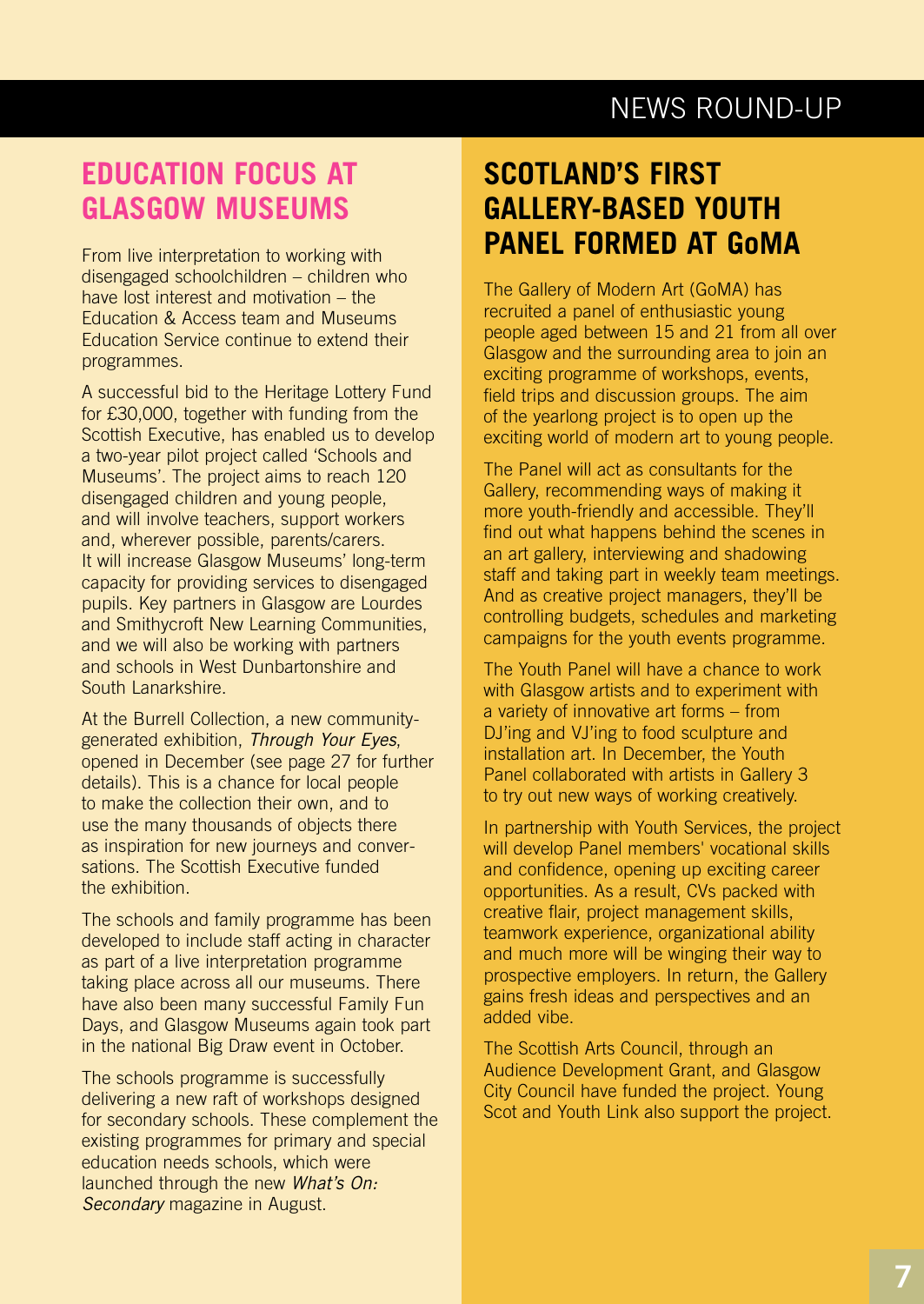### **GET INVOLVED WITH YOUNG GoMA**

Although recruitment for the Youth Panel (page 7) is now complete, if you're aged between 13 and 21 you can still become involved in the Gallery of Modern Art by joining Young GoMA. We'll be running a series of workshops, events and discussion groups throughout 2006. The focus is on encouraging imagination, creativity and experimentation. There are lots of hands-on activities and it's a great way to meet other creative people your age.

Join the Young GoMA mailing list and be the first to find out about forthcoming Young GoMA events through our newsletter. For further information, please contact:

#### **Michelle Freeman**

GoMA Youth Co-ordinator Gallery of Modern Art Royal Exchange Square Glasgow G1 3AH, Scotland phone **0141 287 3065**; fax **0141 204 5316**; or email **michelle.freeman@cls.glasgow.gov.uk** 



### **CHIVALRY ALIVE AND WELL AT GLASGOW MUSEUMS!**

Glasgow Museums' Curator of Arms and Armour, Toby Capwell, became Jousting Champion of Scotland in July. The Scottish Tournament was the first historically accurate, competitive joust held in Scotland since the Eglinton Tournament of 1839. Six of the best jousters in the world competed over three consecutive weekends for the trophy, the Scottish Sword of Chivalry. Tam Dalziel presented the trophy to Toby at Tam's ancestral home, the House of the Binns.



The tournament, run in the style of a 15thcentury joust of war, was organized by the National Trust for Scotland and the Royal Armouries. It will be an annual contest, and the results of 2005's competition were:

1st Tobias Capwell, Glasgow, 2005 Jousting Champion of Scotland; 2nd William West, Lutterworth, Warwickshire; 3rd Steve Mallet, Newbury, Berkshire

Toby Capwell, Glasgow Museums' Curator of Arms and Armour, with the Scottish Sword of Chivalry.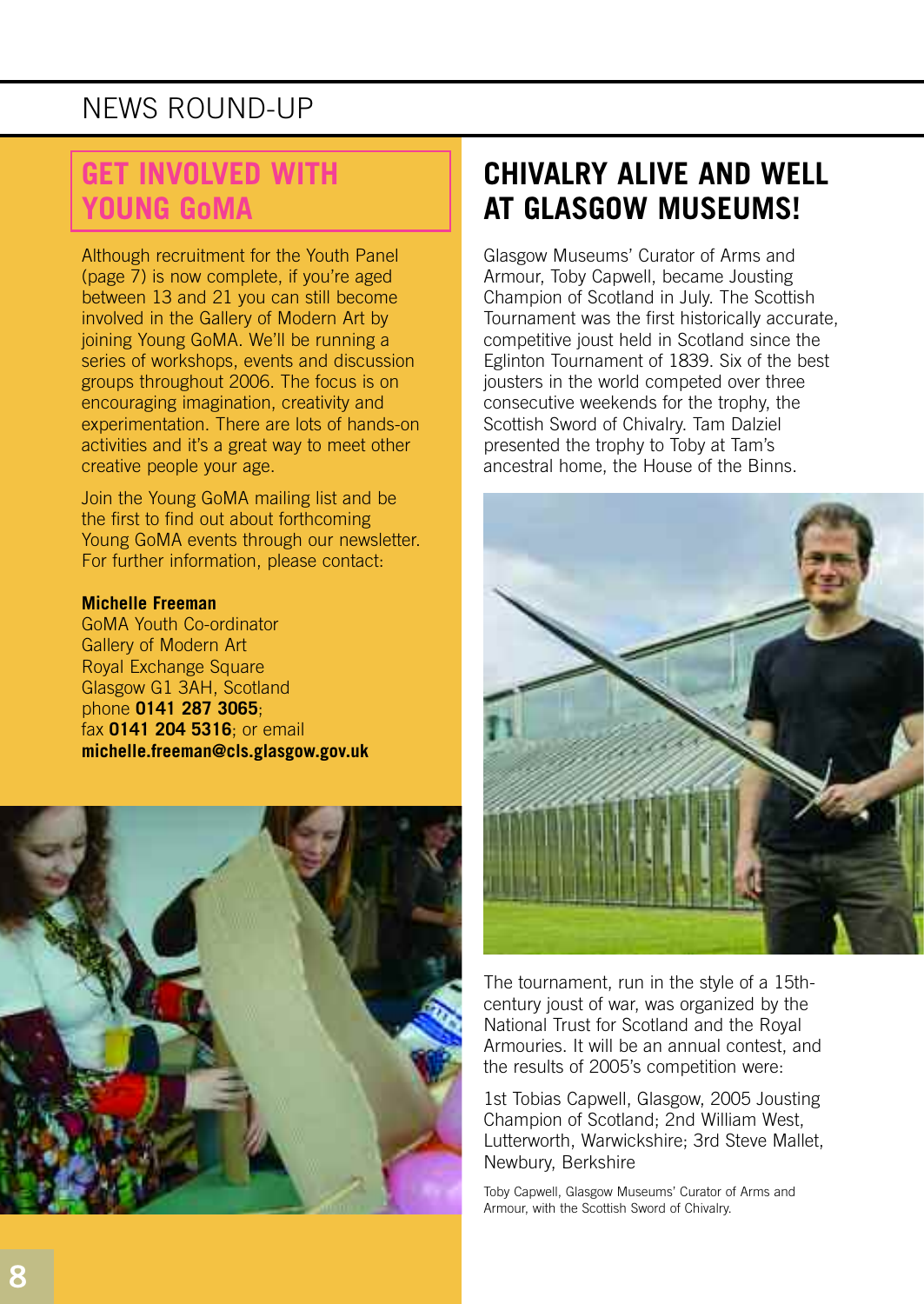

The launch of *Hidden Histories* at the People's Palace.

### **PALACE PLAYS HOST TO HIDDEN HISTORIES**

The Trondra Local History Group celebrated the launch of their book *Hidden Histories: Greater Easterhouse, more than just a scheme* at the People's Palace in September.

The group came together about four years ago as a community learning group. Members have embarked on a huge project to research the exciting, but often overlooked, oral and recorded history of their area and its surroundings. Supported by an innovative partnership with the Open Museum, the National Library of Scotland and John Wheatley College, the group has produced a touring exhibition, a newsletter, a website and a range of leaflets providing a unique collection of stories and memories of the east of Glasgow.

The team were thrilled at the launch of their book at the People's Palace. Group member Ian McLaughlin said, 'It seemed like the obvious choice – this is a book for the people and by the people, so what better place to launch it than the People's Palace?'.

The group also attended a special handover ceremony of the book at the National Library of Scotland in Edinburgh, where they met best-selling historian Professor Tom Devine. Tom fielded questions and gave the group a few pointers for their next book!

If you would like more information on the Trondra Local History Group, please visit www.greatereasterhouse.co.uk/trondra/ or phone the Open Museum on **0141 276 9376**.

### **THERE'S A MOOSE LOOSE ABOOT THIS... MUSEUM!**



Dawn Cox-Dacre, from Primary 1, Nitshill Primary School, examines a moose at Glasgow Museums Resource Centre before its move back to Kelvingrove Art Gallery and Museum.



As part of a research project on lemurs, researcher Joyce Harris from Bolton University recently took samples of hairs from lemurs in Glasgow Museums' collections.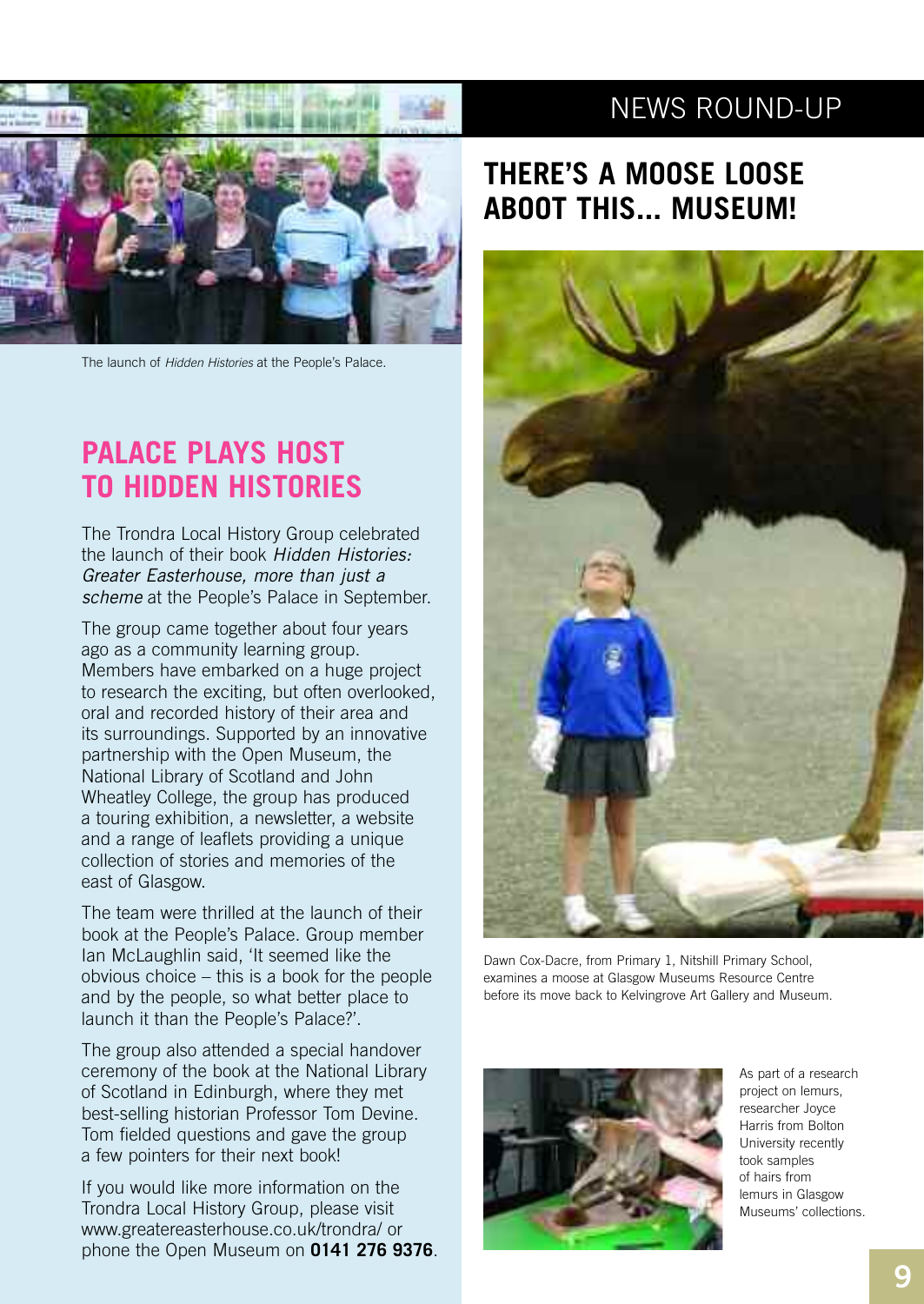### **GLASGOW MUSEUMS' WEBSITE MAKES IT TWO IN A ROW!**

Glasgow Museums' website has been awarded the Corporate Website Award for 2005 by the Association of Scottish Visitor Attractions (ASVA). Last year the site won the Best Website, Large Category Award.



The award was made at a ceremony in Dundee on 7 November. The judges commented that the website was 'a truly excellent site with good images and comprehensive information. An outstanding municipal Internet resource'.

Ian Gardner, ASVA Chairman, said, 'All the entries this year were of an extremely high standard, and we continue to see websites use e-technology to advantage. Encouraging improved marketing and promotion through awards such as this is just one of the ways ASVA supports attractions throughout the country'.

# **THE POTTER'S MIRROR**

The Burrell Collection recently displayed *The Potter's Mirror*, a contemporary response to Iznik ceramics. The exhibition included photography, clay and text works by artist-in-residence Ranjana Thapalyal, and ceramics by participants of the associated community workshop programme which ran from March until July 2005.

### **MONET IS A SUMMER SUCCESS**

The town of Kirkcudbright, Dumfries and Galloway, enjoyed high visitor figures last summer when Kirkcudbright Town Hall hosted *Monet and the Impressionists: Kelvingrove at Kirkcudbright* – an enormously successful exhibition of more than 30 paintings from Kelvingrove Art Gallery and Museum. Some of the finest works from Glasgow City Council's collection were on display, including paintings by artists such as Monet, Renoir, Cézanne and Van Gogh.

More than 60,000 visitors came to the exhibition during its eight-week run. Councillor John Lynch, Convener of Glasgow City Council's Cultural and Leisure Services Committee, said, '…[this] was a further confirmation of the popularity of the Kelvingrove collection in Scotland and beyond. We had originally hoped that 30,000 visitors would be attracted to the exhibition …and we are delighted that double this number came to see these fantastic paintings'.



Paul Cezanne's *Overturned Basket of Fruit*, painted about 1877, was one of the pictures on display in Kirkcudbright.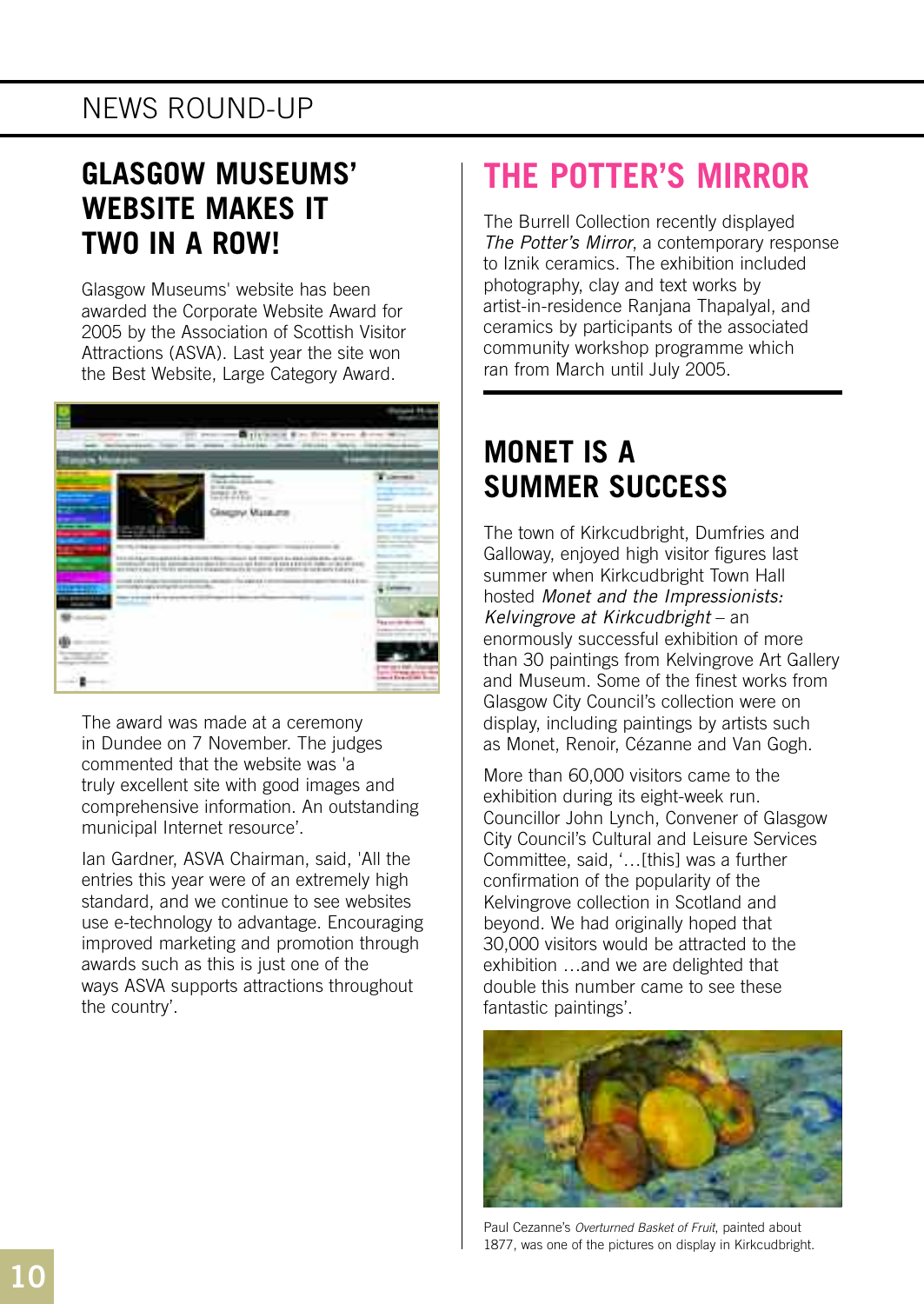

# CHARLES RENNIE MACKINTOSH

### **G'DAY SPORT! MACKINTOSH GOES DOWN UNDER**

#### *Charles Rennie Mackintosh: Designs for a modern world***, an exhibition from Glasgow Museums in partnership with Bendigo Art Gallery**

Glasgow Museums is packing Charles Rennie Mackintosh off to the other side of the world. The destination? The art gallery in the city of Greater Bendigo in Victoria, southeast Australia – a large Victorian city founded when gold was first discovered there in 1851.

The exhibition will tie in with the 2006 Commonwealth Games in Melbourne (15–26 March). This is an exciting prospect – instead of putting the City's important collection of early Mackintosh work into storage after the closure of the McLellan's *Art Treasures of Kelvingrove* exhibition in October, it will form the first ever exhibition of Mackintosh's work in Australia. It is an excellent opportunity for Glasgow to introduce a new, international audience to the work of Mackintosh and the Macdonald sisters, as little of their work is held in Australian museums.

Nine key artworks from the City's collection will be on display. Furniture and metalwork by Mackintosh will be displayed alongside metalwork and embroidery by the sisters Margaret and Frances Macdonald. Graphic panels and audio-visuals will tell the story of Charles Rennie Mackintosh and feature some of his most important buildings in and around Glasgow – Glasgow School of Art, The Hill House, The Mackintosh House, Queen's Cross Church and Scotland Street School.

Sending Mackintosh to Australia follows in the footsteps of the City's previous internationally acclaimed touring exhibitions of Mackintosh's work – the tour of the United States in 1996–97 and Japan in 2000–01. Although on a smaller scale, this Australian exhibition will reach a whole new audience and offer Glasgow a great way to promote its culture and heritage.

The works will return to Glasgow in time for the reopening of Kelvingrove Art Gallery and Museum in summer 2006.



Right: Charles Rennie Mackintosh untitled panel made for the Ladies' Luncheon Room, Ingram Street Tearooms, 1900–01.



Charles Rennie Mackintosh writing desk for The Hill House, Helensburgh, 1904. Jointly purchased with The National Trust for Scotland with assistance from the Heritage Lottery Fund and the National Art Collections Fund.



Frances Macdonald Honesty mirror, about 1896.

Charles Rennie Mackintosh was one of the most effective ambassadors for Glasgow design. He was the refreshing modern radical at the core of the Glasgow Style – the title given to the distinctive wave of decorative art produced by Glasgow artists and designers between 1890 and 1920. His name has become almost synonymous with the city of Glasgow.

Shaped by many designers, the Glasgow Style was Great Britain's contribution to Art Nouveau, and Scotland's significant contribution to the Arts and Crafts Movement. Much of its legacy still stands in the city today, and has influenced – directly and indirectly – the subsequent built landscape and identity of Glasgow.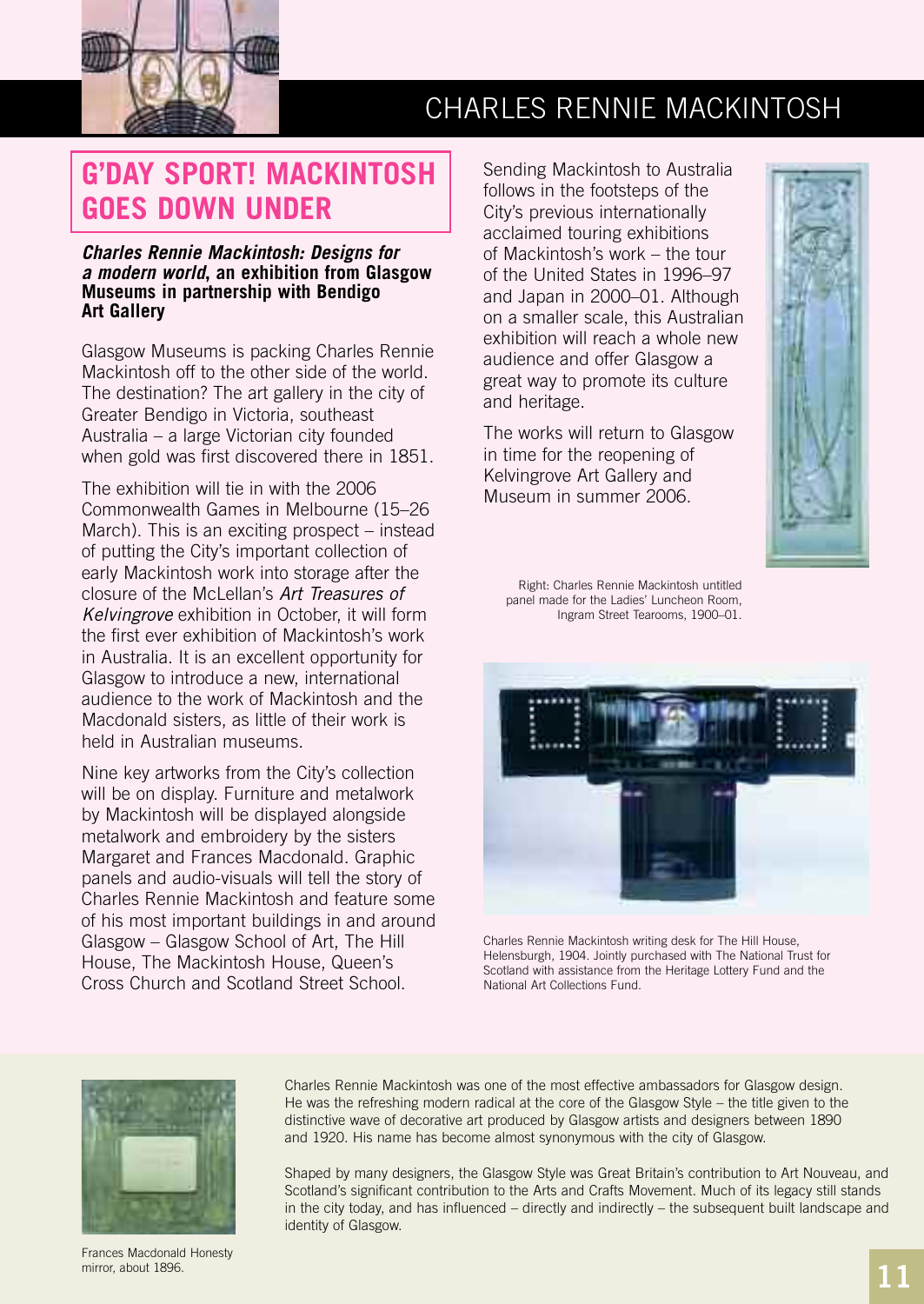### FRIENDS OF GLASGOW MUSEUMS



### **FRIENDS ON THE WEB**

The Friends of Glasgow Museums now have their own section on Glasgow Museums' website, www.glasgowmuseums.com. Sections include a home page, a news section, events listings, information on our objectives, how to contact FoGM, and an online form for people who are interested in joining us. There is also information on the Camphill Fund, which promotes Glasgow Museums' costume and textiles collections, and details on how to become a guide. The section will be updated regularly with news, events and images. If you have information you would like to see posted online, please send it by email or by post to: George Inglis, Electronic Editor, Martyrs' School, Parson Street, Glasgow G4 0PX, or email **museums@cls.glasgow.gov.uk**.





The new Friends of Glasgow Museums' section at www.glasgowmuseums.com.

### **NEWS FROM THE GALLERY OF MODERN ART**

*'Really great powerful exhibition, great to see work of this calibre in GoMA.'*

*'The power of the exhibition must be harnessed for change and there is so much power in this exhibition. Thank you, I was deeply moved.'*

*'Just stepped in without any idea of what we were coming to see…made three different strangers stop in their tracks from three different parts of the world, 2 girls + 1 guy…Egypt, S.A., Australia…all had the same gut reaction of "Wow" with a kind of sadness at this reality but sense of celebration at what this art is trying to achieve. Thank you and well done!'*

For those of you who missed the Barbara Kruger exhibition which finished at the end of September, these quotes from GoMA's Visitors' Book are representative of the overwhelming majority of responses to what was a very successful exhibition.

Following the Kruger exhibition, *Contemporary Collection* opened in Gallery 4 in November. This is an exciting exhibition, featuring new work from a number of artists of growing international stature, including Ilana Halperin, Simon Starling, Douglas Gordon, Claire Barclay, Lucy Skaer and Richard Wright, with works by Christine Borland and Hanneline Visnes back on show.

In November, GoMA Contemporary Art Curator Ben Harman gave a talk to the Friends on recent acquisitions/purchases at GoMA, and the changes that have taken place since the Gallery opened in 1996. The title of his talk was *Chasing the Glasgow Miracle*, and was both thought-provoking and informative.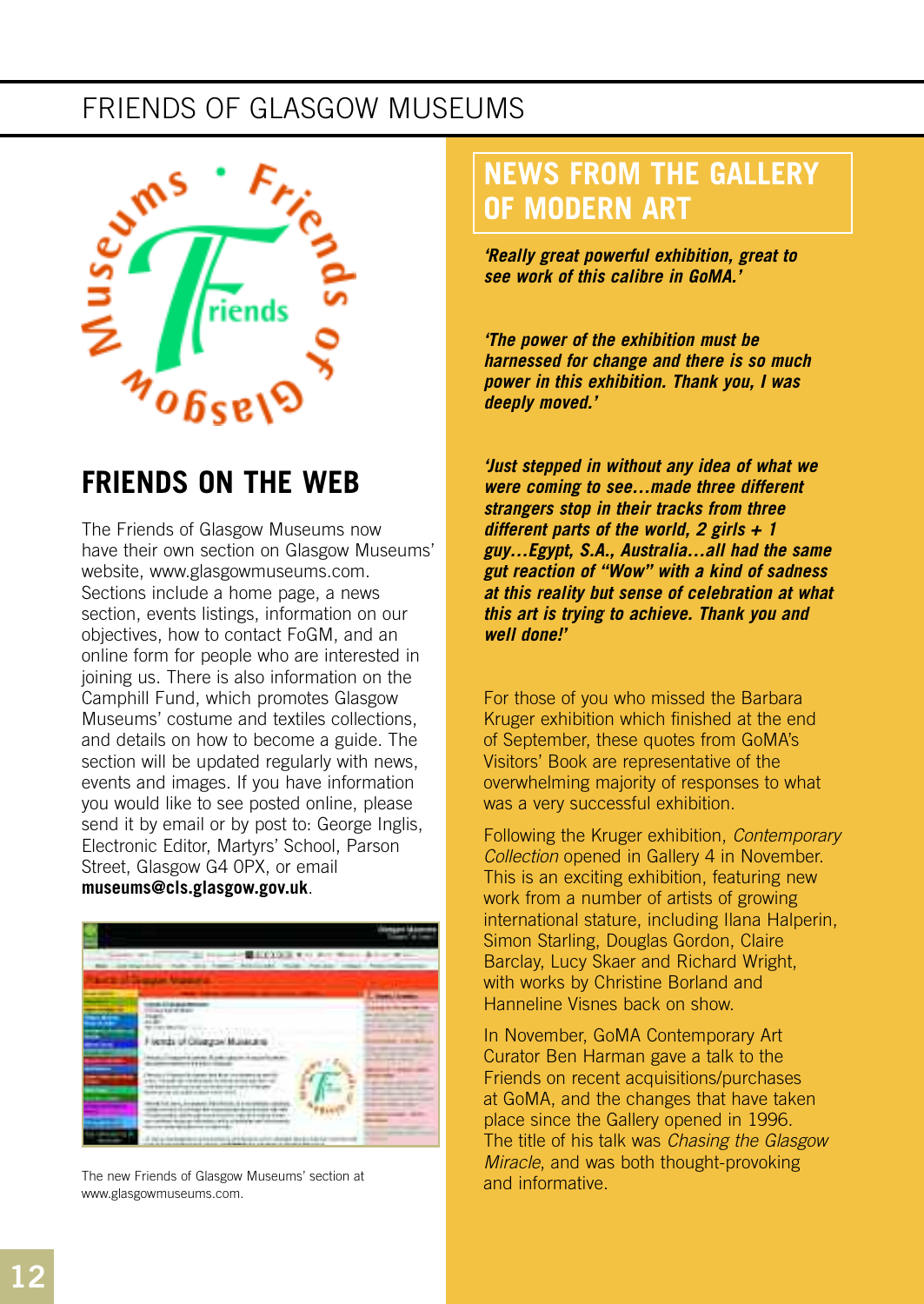### FRIENDS OF GLASGOW MUSEUMS

### **PROVAND'S LORDSHIP PACK**

The Friends of Glasgow Museums funded the *Provand's Lordship Activity Pack*, which was launched in 2005 in Glasgow's oldest house.

This teachers' pack was written by experienced teacher Richard Buchan, and is designed to complement the *Glasgow Unit* from the Glasgow Scheme for Social Subjects, aimed at pupils in Primary 4.

The pack contains notes about the history of Provand's Lordship and a timeline of people associated with the house. It has suggestions for activities, both at Provand's and back at school, and activity sheets which can be photocopied.



Author Richard Buchan at the launch of the *Provand's Lordship Activity Pack*.



'It's turned out nice again!', visit to Glenarn Gardens, Rhu, May 2005.



Guides from the Museum of Transport visit Concorde at the Museum of Flight, East Fortune, May 2005.

### **A TRIBUTE TO BETTY CAMPBELL**

Betty was born and educated in Glasgow. Having trained and worked as a secretary, followed by three years' wartime service with the ATS, she took up a post with the Scottish Branch of the British Medical Association in Glasgow, where she remained for 30 years.

On her retirement, Betty – a born organizer and looking for something to do – became the Honorary Secretary of Glasgow Art Gallery and Museums Association. She held this position for ten years and, among other things, was central in promoting the constitution which brought GAGMA up to date as the Friends of Glasgow Museums.

Sadly, ill health forced her to step down and she had been dogged by health problems for the last few years, borne with great fortitude. Towards the end, she was in good spirits but died suddenly while on holiday in Oban.

Betty was always a pleasure to work with, and she contributed enormously to the development of the Friends' organization. She will be sorely missed.

Barclay Lennie Chairman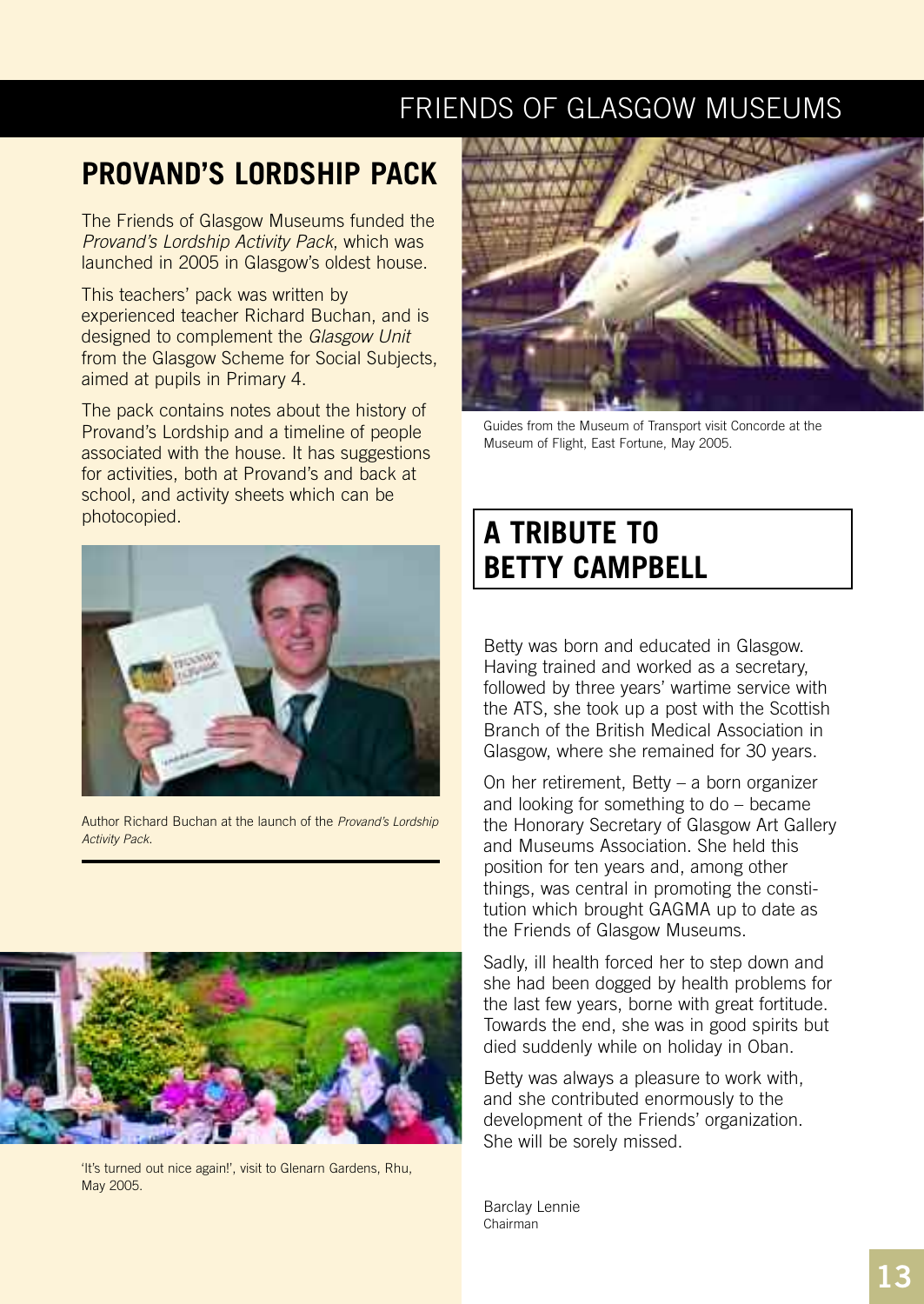### THE STORY OF SCOTLAND STREET SCHOOL

# **SCOTI AND** STREET SCHOOL 100 years<br>1906 - 2006

### **HAPPY BIRTHDAY, DEAR SCOTLAND STREET SCHOOL!**

Scotland Street School first opened its doors on 15 August 1906. It was designed for the School Board of Glasgow by Charles Rennie Mackintosh – now Glasgow's most celebrated architect – and provided places for 1,250 children from the Kingston area of Glasgow.

Mackintosh had to include the standard School Board requirements of the time into his design: separate playgrounds, outside toilets, entrances and staircases for girls, boys and infants; teachers' rooms on each floor; a drill hall and electric lighting. Classrooms were stepped and had to allow for a maximum of 66 pupils. He designed



The windows at Scotland Street School, showing characteristic Mackintosh design features

the school around a corridor system, making the rear south-facing wall a bank of windows, allowing maximum sunlight and solar heat into the classrooms.

Mackintosh's involvement in the project was not straightforward – he produced two sets of drawings for the school. The first set he passed for approval by the School Board. The second set, with an elaborate internal decorative scheme, he issued direct to the Clerk of Works so that building work could start in December 1904. It was not until November 1905 that the Board discovered that significant changes in the design of the tiling



Scotland Street School at night

scheme, windows, doors, stair railings and drill hall were being made. Stormy exchanges followed between architect and client.

In 1906 Kingston had a growing population employed by the vast shipbuilding industry and engineering works in and around the River Clyde. For 73 years, generations of Glasgow children from the Kingston and Tradeston areas in the south side of the city were educated at the school. However, this area of Glasgow started to alter after World War II due to new citywide developments to improve housing and transport, and the decline of the Glasgow shipping industry. Residents were gradually relocated to the new towns being built outside Glasgow, and the tenement flats they left behind were demolished.

When the community moved out of Kingston, Scotland Street School found itself isolated in a wilderness of roads and industrial warehouses. It closed as a school in 1979, with only 89 pupils remaining on its roll. This listed building opened formally as a museum in 1990, and is a centre for the history of education, continuing to teach children from all over Scotland.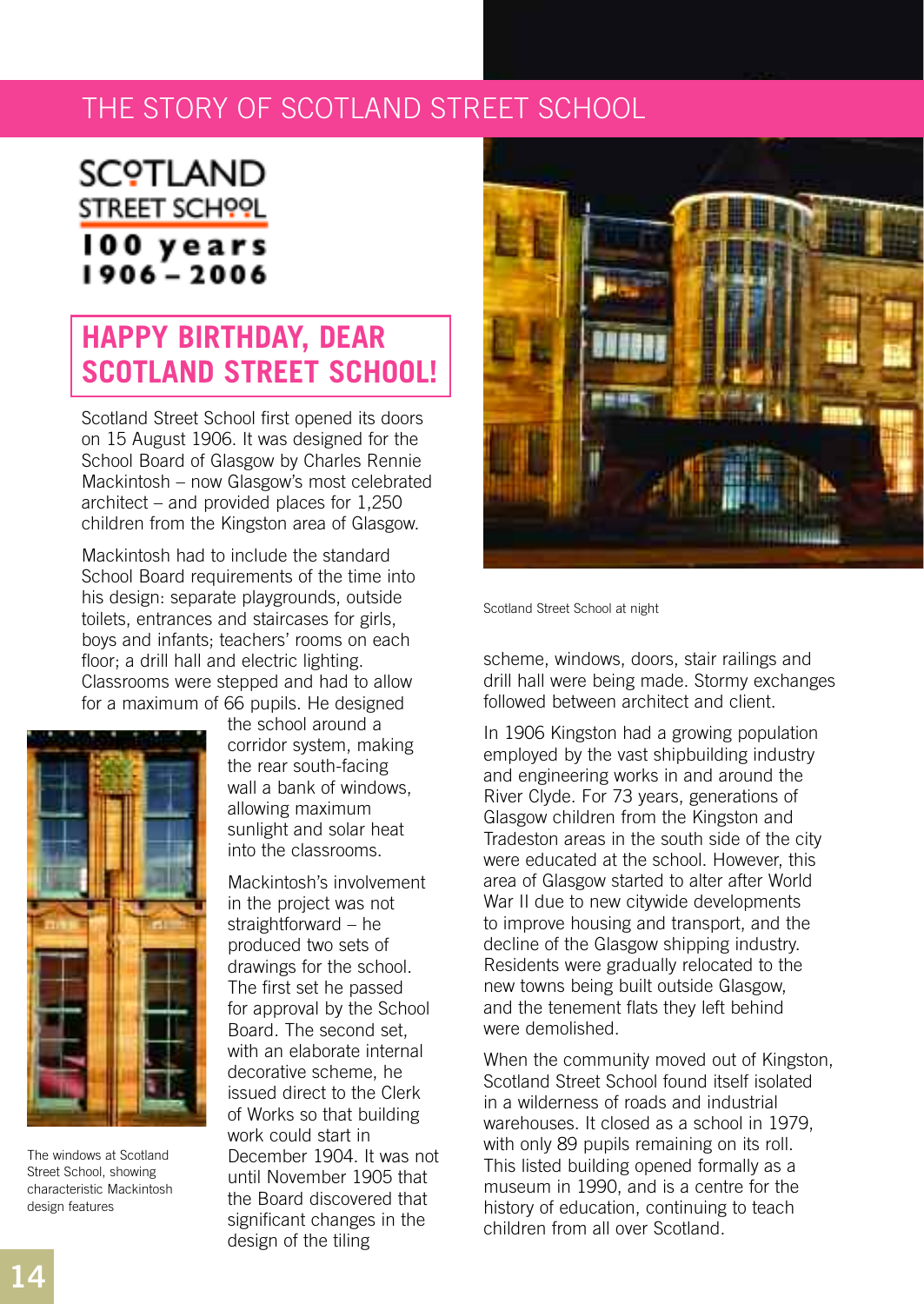#### **The permanent displays and activities programme**

Several of Scotland Street's rooms have been restored to Mackintosh's original 1906 designs. These include the barrel-vaulted cookery room, boys and girls cloakrooms, and the magnificent ceramic tiled drill hall.

Displays at Scotland Street tell the story of the developments in schools and in education in Scotland from the formation of the School Boards in 1872 to the late twentieth century. These use original objects, audio-visual interactives, and reconstructed and restored classrooms. The three classroom reconstructions show the changing face of the schoolroom over 100 years – from the Victorian era and World War II, to the modern furnishings of a 1950s–60s classroom.

Displays also tell the school's own story, through the words of the School Board of Glasgow and the past pupils, ex-teachers and local residents of the Kingston area.

Alongside our temporary exhibition and activities programme, you can follow the interpretation and activity trail around the school, or find your family's old school photographs on our database. You can try out your design skills in the Mackintosh room on touch-screen computer and hands-on interactives; and experience the classes of yesteryear in our 'Back to School' role-playing programme. An audio-visual room offers a varied programme, including an introductory video about the school and educational and historical archive films.



### **CENTENARY CELEBRATIONS**

Throughout the year there will be a programme of events, exhibitions, films and other activities. Turn to page 32 for information on events between January and March, visit

www.glasgowmuseums.com, or phone **0141 287 0500** for the full programme of events including our special celebration days across the year. In September there will be a citywide Charles Rennie Mackintosh Festival – further details will be included in future issues of *Preview*.



Possilpark Secondary School, Home Economics classroom, 1957.



These images are from Scotland Street School's centenary feature exhibition, *Glasgow Schools: Then and now*, a celebration of over 500 years of educational buildings. Please see page 33 for more information.

Group shot left: Staff at Honeyman and Keppie, about 1889. Charles Rennie Mackintosh is standing on the right.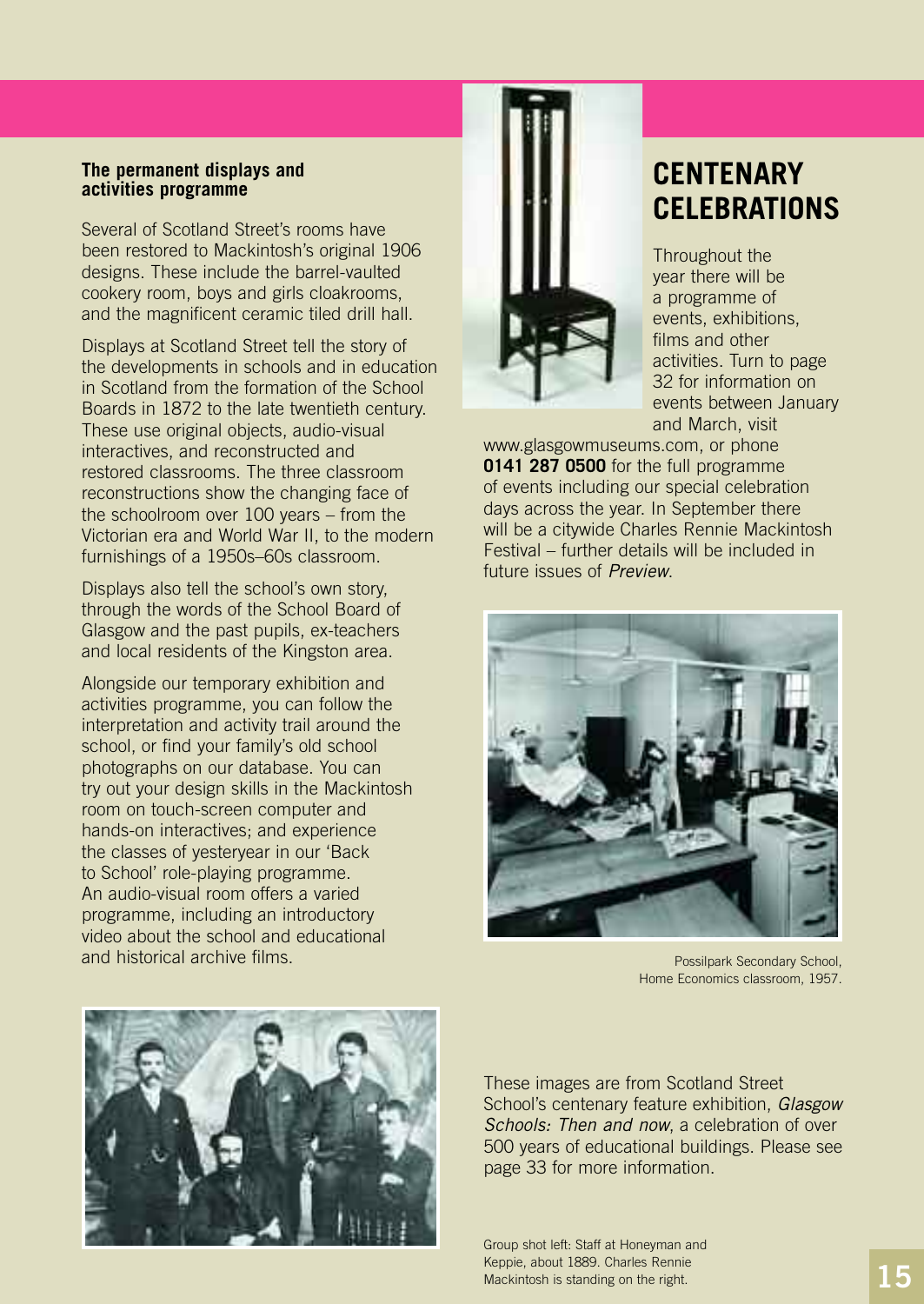### INGRAM STREET TEAROOMS PROJECT

Miss Cranston's Ingram Street Tearooms saw their last customer in the 1950s. Since then, they've escaped demolition, been hidden away in storage and survived fire and rats. But they may soon be restored to their former glory, even if their days of serving calf foot jelly and Devonshire junket are long gone. A team at Glasgow Museums are researching and assessing these Charles Rennie Mackintosh-designed tearooms to work out how they can eventually go on public display.



Restoration work in progress, 2002.

These are the only original set of Mackintosh tearoom interiors left in the world. They're a fascinating record of Mackintosh's progress as a designer, and have an important place in Glasgow's social and architectural history. Mackintosh designed them between 1900 and 1912, and there were 17 spaces in total, including staff quarters and toilets. Miss Cranston – Mackintosh's loyal patron – had several other tearooms in Glasgow, and she commissioned him to work on these too.

In 1971, a team led by art historian Roger Billcliffe carefully recorded the tearooms in their original home in Ingram Street. They were then removed to a Corporation store. The site of the tearooms is now occupied by a hotel, but you can still see the fixtures for Miss Cranston's signs on the outside of the building.

#### **Restoration begins**

In 1992, a team of conservators started work on restoring the Ladies Luncheon Room of 1900. This went on display in 1996 in an exhibition of Mackintosh's work, and later toured to the USA. From 1997 to 2002, two further



A selection of doors from the Ingram Street Tearooms.

rooms were restored – the Cloister Room (1911) and the Chinese Room (1911). Now, thanks to a funding of £230,000 from the Scottish Executive, a team of four – project manager Abigail Morris, conservator Suzanne Lamb, technician Neil MacInnes and research assistant Helen Munday – are working on a two-year project to document the thousands of individual pieces which made up the tearooms.

### **A giant jigsaw**

The project is very like a giant jigsaw puzzle. The 3,000 plus pieces of the tearooms lie stacked against warehouse walls, with a space in the middle to re-assemble parts of the interiors. The team have a number of plans, drawings and photographs to help them, but these are not comprehensive – detective skills are also required!

We are not rebuilding the tearooms in their entirety at this point, but re-assembling them a piece at a time. The team is recording how the individual parts fit together, and this will help us to decide the best way to display the tearooms.

The Oak Room (1907), one of the largest and most striking of the 17 spaces, is currently being assessed. It's very similar to the library at the Glasgow School of Art – Mackintosh's architectural masterpiece. The team are finding exciting evidence of repainting, and clues as to how the tearoom's appearance may have changed over the years.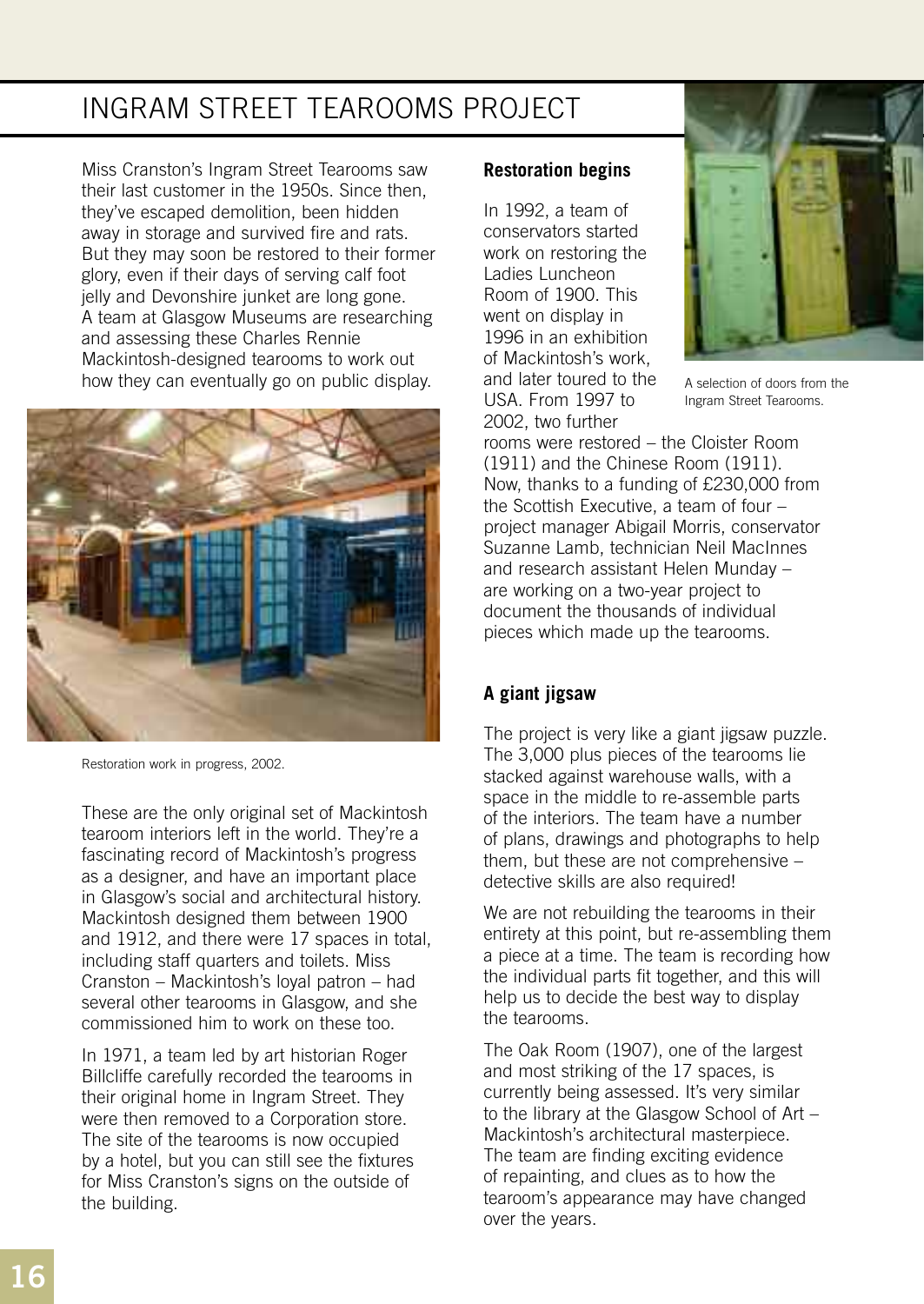#### **The future**

Although putting the Ingram Street tearoom interiors on public display is a priority, their future hasn't yet been decided. Ellen McAdam, Collections Services Manager for Glasgow Museums, says, 'What I would like to see is them all displayed together in some way, not necessarily in the exact configuration in which they were in Ingram Street, but together so you could walk through them and get an idea of how his ideas changed. And maybe a replica tearoom – or more than one – so that people can have the experience of taking tea with Mackintosh'.

Stencilled panels from the 1900 Billiards Room.





Photographing panels from the Oak Room staircase.

### **CAN YOU HELP?**

The Tearooms Project Team would like to hear from anyone who has information on, or memories of, the tearooms. Did you, or a friend or family member, visit the tearooms or work there? Can you remember how the rooms were used, decorated or furnished? Special events such as weddings were sometimes held there – do you have any photographs taken in or outside the tearooms? We would be very grateful for any information that could help us in our research. If you have any information you think may be useful to us – photographs, memorabilia or memories – please do contact us:

**Tearooms Project Team**, Glasgow Museums Resource Centre, 200 Woodhead Road, South Nitshill, Glasgow G53 7NN

Phone **0141 946 8015**; fax **0141 9453575**; email: **helen.munday@cls.glasgow.gov.uk**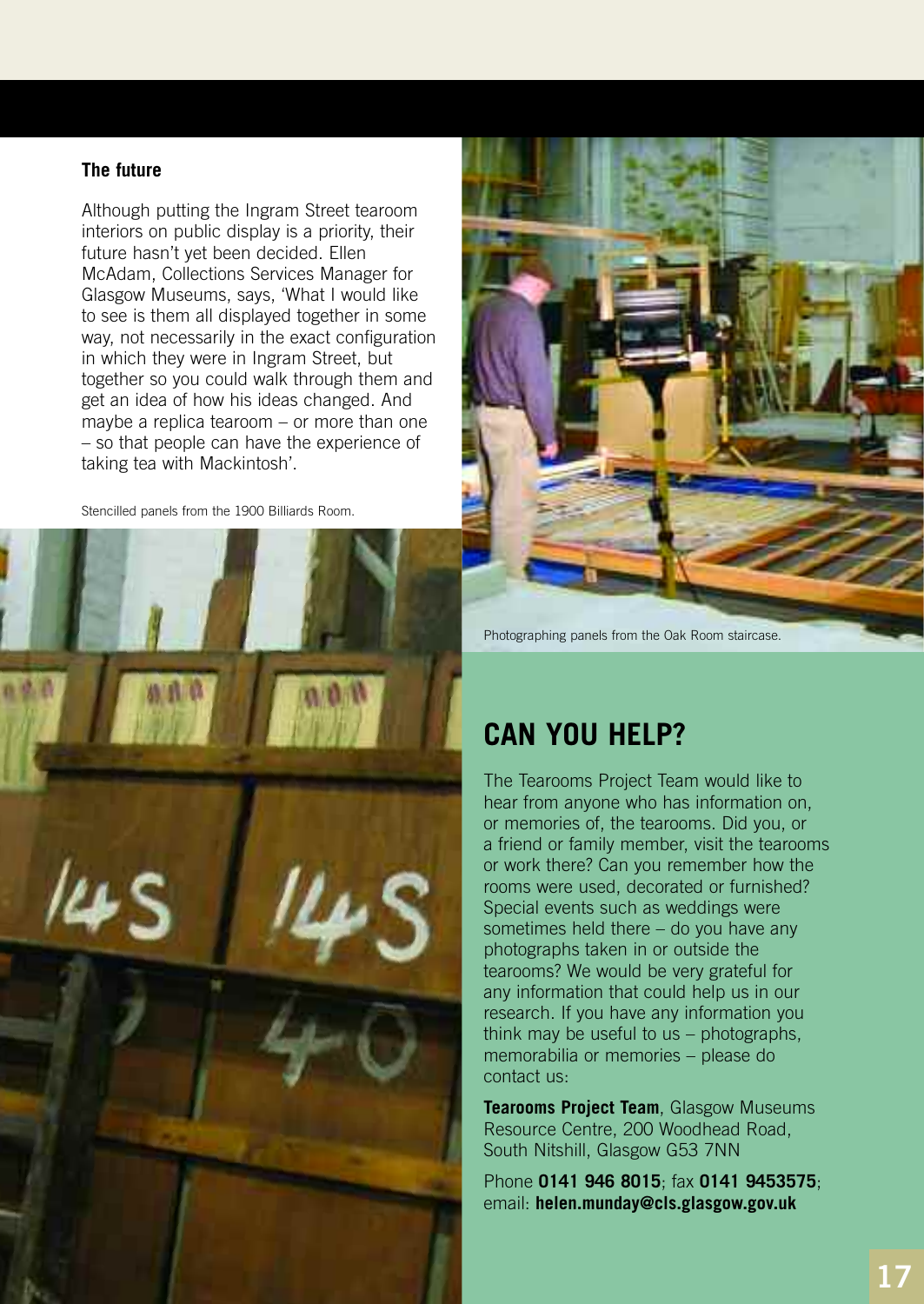### IN CONVERSATION WITH … JANE TOPPING



**Jane Topping's exhibition** *They are the We of Me* **at the Gallery of Modern Art last autumn met with critical and popular success. Curator Ben Harman asked artist Jane Topping a few questions for** *Preview***.**

#### *What was the main inspiration for your work in* **They are the We of Me?**

The works and life of American author Carson McCullers were a huge influence during the making of this show. It is not unusual for me to become fixated on a new subject (as McCullers' work was for me a couple of years ago) and to use it as a focus for my working practice. This exhibition was inspired by reading her works and learning about her fascinating life, but the show is not exclusively about Carson. The work presented is an expression of how I go about making work as an artist myself. And the exhibition has a feeling of obsessive behaviour in there too. There's an almost adolescent feeling that I was trying to recapture when making the work – when you find an author (or painting or piece of music) that appeals to you so vividly that you feel as if she were writing it

for you. I think, as you get older, that feeling of excitement becomes harder to find. I like to try and get it in the studio.

#### *Why was the exhibition called* **They Are the We Of Me?**

'*They are the we of me*' is a line repeated in McCullers' book *The Member of the Wedding*. This book centres round a young

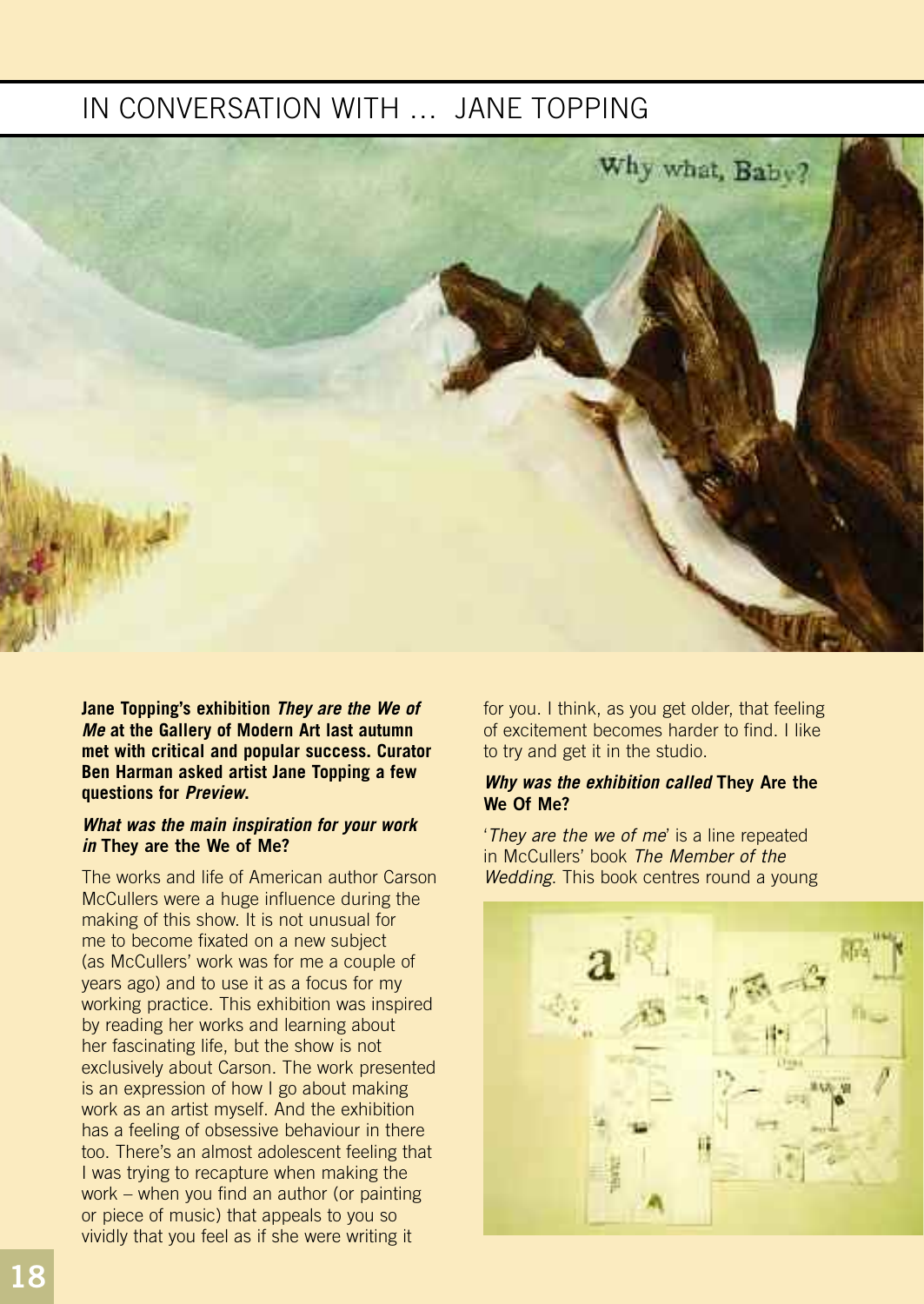girl called Frankie. She is at that awkward age – too old to play with her little cousin, too young to be accepted by the older girls – and she longs to belong to a group of some kind. Her absent brother is about to get married and Frankie is invited to the wedding. She decides that her brother and his new wife will be her new group, will take her away from her humdrum life and introduce her to adulthood. She decides that, as she has no 'we', the newly-weds will 'be the we of me' – and finally she will belong. The title encompasses the feeling of longing that runs throughout the exhibition.

There is another reason why I chose to reference *The Member of the Wedding*. McCullers was inspired with the main theme of the book ('Frankie is in love with the wedding!') while chasing a fire engine down a Brooklyn Street with Gypsy Rose Lee. I love the idea that inspiration can happen at any time, that an author may not even know the main theme of her novel until she has almost finished it and that a life can be mythologized by the author herself. These technicalities of making work, of being creative, are of interest to me.

#### *The last room in the exhibition at GoMA resembled a stage set. Can you describe how this related to Carson McCullers and the inspiration behind this work?*

I wanted the installation at GoMA to reference a domestic space, rather than a gallery. And in particular, I wanted to invoke the 1930s, when McCullers was writing in a communal house in New York. Her life there was hectic, chaotic even, as she had left her husband to share a run-down brownstone with



(among others) WH Auden, Gypsy Rose Lee, Benjamin Britten and a monkey. And yet she had a system in place to enable her to creatively produce. I am interested in the various ways artists create spaces (both physically and mentally) for themselves in which to make work.

*How do you think Glasgow compares with other cities in the UK as a place for an artist to live and work?* 



Glasgow is pretty much

unique as a city for artists. People who live and work here are extremely supportive of each other, and for decades now artists and musicians have created opportunities to show their work in ad hoc spaces such as disused warehouses or their own flats. And artists now know (because we've all seen it happen) that they can be successful internationally while staying in Glasgow. I'm not sure I would still be an artist were it not for the support system in place in this city.

#### *In your opinion, what were the most significant events of the last year for art in Glasgow?*

Three things really. The continued great work of artist-run spaces such as Mary Mary, the Glasgow Project Room, Market and Transmission. Having four Glasgow-based artists representing Scotland in Venice this year [the Venice Biennale of International Art] – that was pretty good. And having two Glasgow-based artists nominated for the Turner Prize.

#### *I know you like David Bowie – what's your favourite album?*

For in the flat at night – *Low*. For walking to the studio – *Station to Station*.

Images © Jane Topping, from *They are the We of Me*.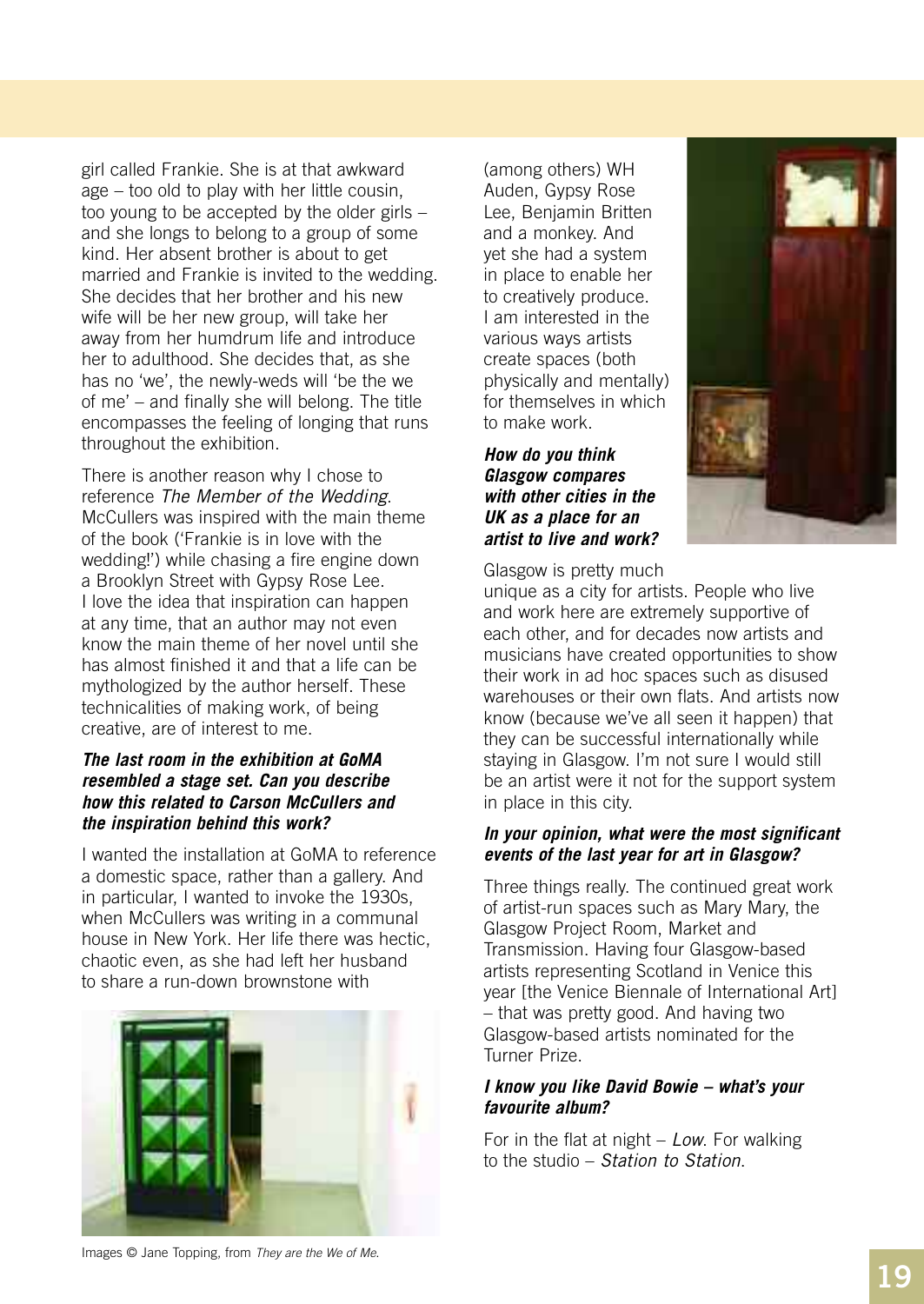### DIGGING DEEP INTO THE PAST

#### **A Regional Framework for Local History and Archaeology**

Local history is important in making us feel part of a community – it gives us a sense of who we are and where we've come from. From the history of the buildings in our communities to the archaeology in our backyards, accessing information about local history is the key to understanding and learning more about our society.



Isobel McDonald with a Bronze Age flanged axehead, dating from about 1700<sub>BC</sub>. © Glasgow City Council / Ian Watson

With this in mind, the West of Scotland Museums and Heritage Partnership, involving eight local authorities (see below) and led by Glasgow Museums, has been working to establish a regional framework for local history and archaeology.

One of the aims of the project is to create a listing of all resources across the partnership areas. This list will provide an easy starting point for anyone wishing to investigate their local community. So, over the next three years, the project team – Project Manager Isobel McDonald, Research Assistants Dorothy Rankin, Mark Nixon and Kevin Kerrigan, and Project Administrator Susan McCorquodale – will be tracking down and recording anything that will help other researchers investigate local history. They'll be looking at museum collections, archives, local history libraries, historic buildings, and information about the archaeology of our local area. All the information they gather will be published in a directory of resources.

#### **The West of Scotland Museums and Heritage Partnership**

Local authorities involved include: Glasgow, Renfrewshire, East Renfrewshire, North Lanarkshire, South Lanarkshire, East Dunbartonshire, West Dunbartonshire and Inverclyde councils. The project was officially launched by Joanne Orr, Director of the Scottish Museums Council, at the Tall Ship in November 2005.

The team will also produce a strategy to guide academic researchers to areas we know little about, and offer recommendations on how we might manage these resources in the future. Another important part of this project is consultation. In the coming months, the project team will be carrying out a series of events to find out more about what the public expect to get from this strategy. These will take place throughout the west of Scotland.

Similar assessments have taken place in many areas in England and in Orkney, but these focused solely on archaeology. This is the first project to look at archaeology and local history. Says Project Manager Isobel McDonald, 'This is a fantastic new opportunity for local history in the west of Scotland. It may sound like a daunting task, but we have a very dedicated and enthusiastic team who, I'm sure, will tackle the job well'.

Funding to the tune of £300,000 was awarded from the Regional Development Challenge Fund, which was established to encourage museums to work together on exciting new challenges. The Regional Development Challenge Fund is funded by the Scottish Executive and administered by the Scottish Museums Council on its behalf.



**SCOTTISH MUSEUMS COUNCIL** 

Detail of a prehistoric cup and ring marked stone from Langside, Glasgow.

If you are interested in participating in any of the consultation events, or would like more information on the project, please contact project administrator Susan McCorquodale, phone **0141 276 9307**, fax **0141 276 9305** or email

**susan.mccorquodale@cls.glasgow.gov.uk**.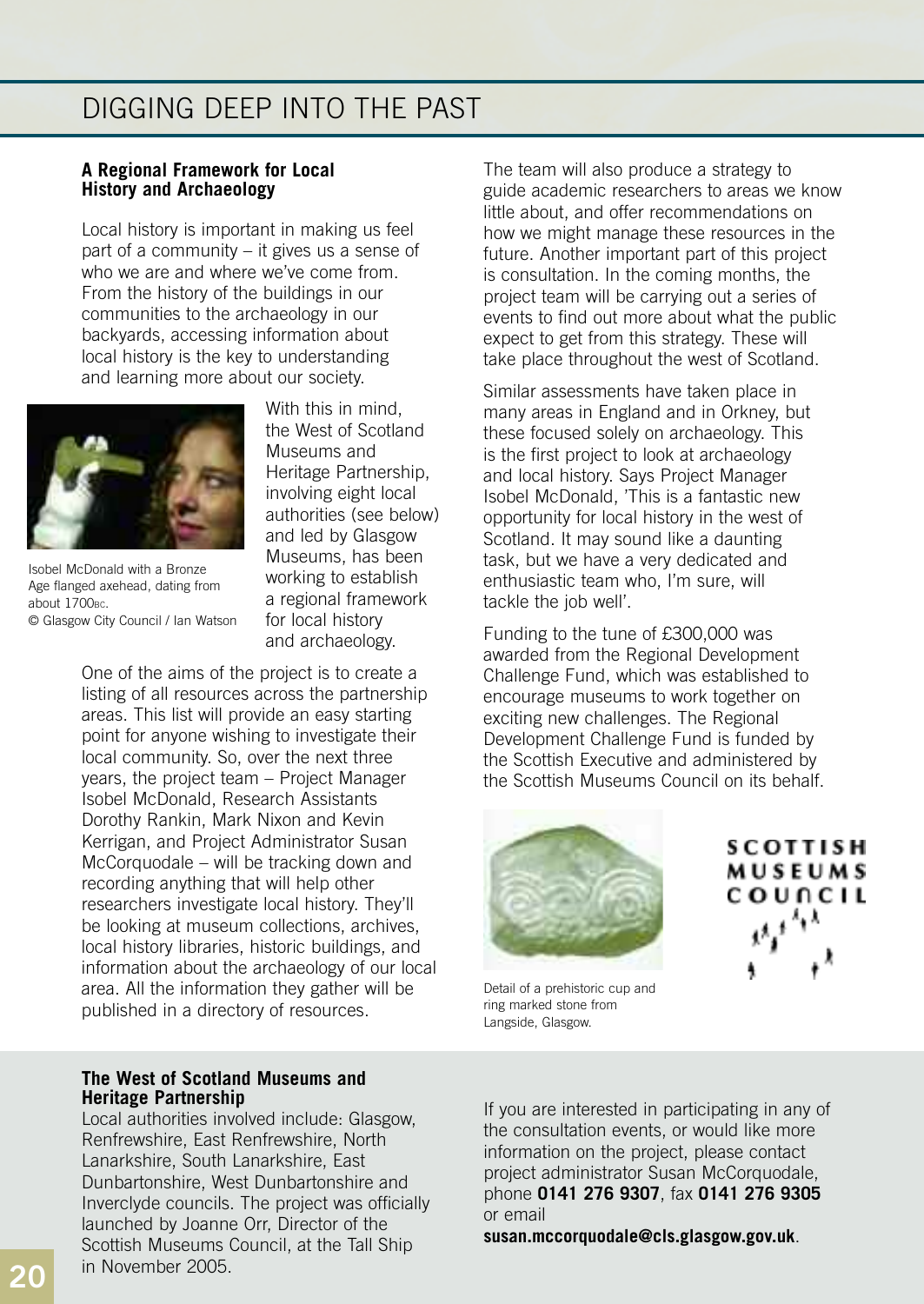### COUNTDOWN TO KELVINGROVE



With only months to go until Kelvingrove Art Gallery and Museum re-opens, the New Century Project is now in its final stages. The main building work was completed on schedule in June 2005, and the building team are finishing snagging work and planning the final work for the next seven months.

Outside the building, landscaping to the southern entrance is being planned, as well as new architectural lighting to show the building off to its stunning best. Meanwhile, inside the building we are continuing the fit-out of the spaces. The exhibition galleries, restaurant and shops, education suite and other visitor facilities are all being completed.

We are also on schedule with the development of the exhibition galleries – the first deliveries of the new museum display furniture and cases took place in April 2005. Once the cases are in place, the installation and conservation teams move in to install the objects. The first objects went back into the building in September 2005, and included everything from paintings and natural history specimens. Getting the giraffe through the main doors posed a challenge, but with a bit of imaginative thinking and some technical help, he is now safely installed! A steady trail of objects have been making their way across the city from our storage facilities at Glasgow Museums Resource Centre in Nitshill and in Maryhill, while some objects on loan from other museums have travelled up from London and from overseas. Who knows what might be inside that van next to you on the M8?

Says Museum Manager Anthony McReavy, 'It has been a huge boost to all the team to see Kelvingrove taking shape again as a museum and art gallery, after being a building site for so long. And as the exhibition galleries take shape, we are now turning our attention to the reopening of the museum. Project teams are planning exciting opening events for all, and training is underway to familiarize staff with every new aspect of the museum. We are looking forward to not only re-establishing Kelvingrove as the most-visited museum outside London, but to establishing it as the most-visited attraction of any kind in Scotland'.

#### **Your new Kelvingrove… coming soon… July 2006….**

Kelvingrove Museum Manager Anthony McReavy (centre) and colleagues watch as the Spitfire is reassembled in Kelvingrove.

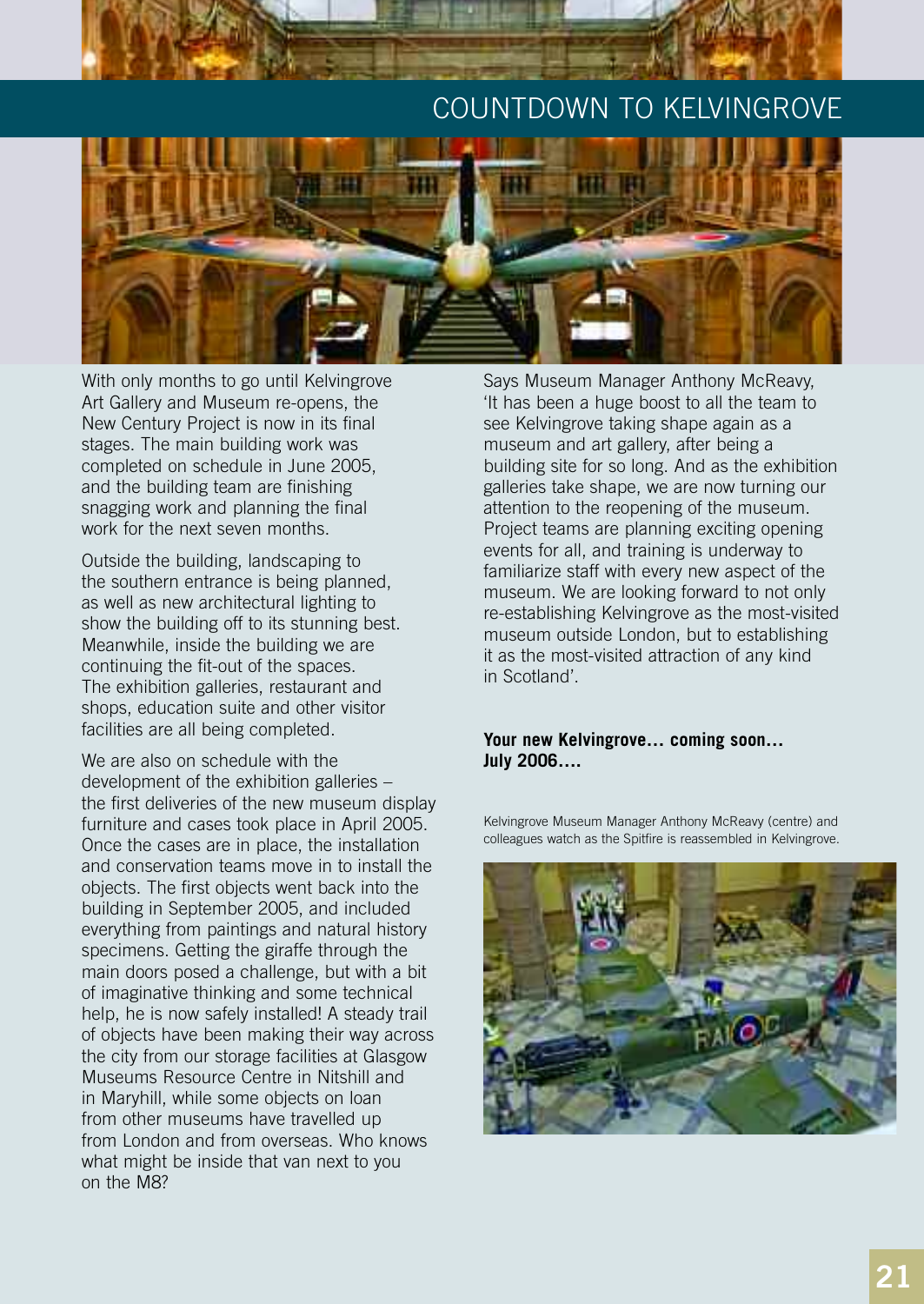



### **PUBLIC APPEAL TAKES OFF**

The magnificently restored 602 City of Glasgow Squadron Spitfire LA198 is now installed in the West Court of Kelvingrove, and from the photographs that have appeared in the press it is clear that this is going to become an iconic image for Kelvingrove.

The Spitfire is not the only thing that has taken off over the last few weeks! The public element of the Kelvingrove Refurbishment Appeal, which was highlighted in the last edition of *Preview*, is now well under way, and the response has been typically generous and logistically almost overwhelming.

Every donor to the restoration of Kelvingrove will be permanently recognized on the KRA donor wall, and many *Preview* readers have taken the opportunity to remember a loved one by making a donation in memoriam.

With Christmas fast approaching at the time of writing, many donors are also choosing to support Kelvingrove as a gift for someone. If you would like to support Kelvingrove as a gift for a friend or family member, please contact the KRA office soon so we can make sure you get your commemorative certificate by Christmas.

Finally, thank you to all those *Preview* readers who have already supported the Appeal. The work you are helping to fund will ensure that Kelvingrove continues to thrill and inspire visitors for generations to come.

To support the Kelvingrove Appeal, please pick up a leaflet in one of our museums, or contact the Development team at:

Kelvingrove Refurbishment Appeal McLellan Galleries 270 Sauchiehall Street, Glasgow G2 3EH Phone **0141 565 4135**  Fax **0141 565 4111**

# **NEWS FROM THE RIVERSIDE AND GMRC 2**

The project to develop a new museum to showcase Glasgow's transport collections has reached a crucial stage. In September 2005 we submitted the second phase of the funding application to the Heritage Lottery Fund – an application so detailed that it had to be transported to Edinburgh by car, with just enough space for the driver and passenger! A decision is expected in January 2006.

Work is continuing on the development of the displays. Our commitment to visitor and stakeholder research and evaluation underpins our approach to the new displays. And as well as commissioning a series of audience-focused evaluation studies, visitor panels have been set up to work with staff on the content of these. They include Glasgow Museums Education Panel, Community Panel, Academic Advisory Panel, Frequent Visitors Panel, Teen Panel and a Junior Board. In addition, many visitors have taken the opportunity of the 'Designing Riverside' display to voice their opinions, concerns and ideas.

As part of the Riverside project, we are planning a second phase of Glasgow Museums Resource Centre (GMRC). GMRC 2 will house the 800,000 collection objects we store in the Museum of Transport. It will also offer greater public access to the collection, with more stores tours, a reference library, and rooms where the public can view and handle objects first-hand.



Artist's impressions of how the new Riverside Museum will look.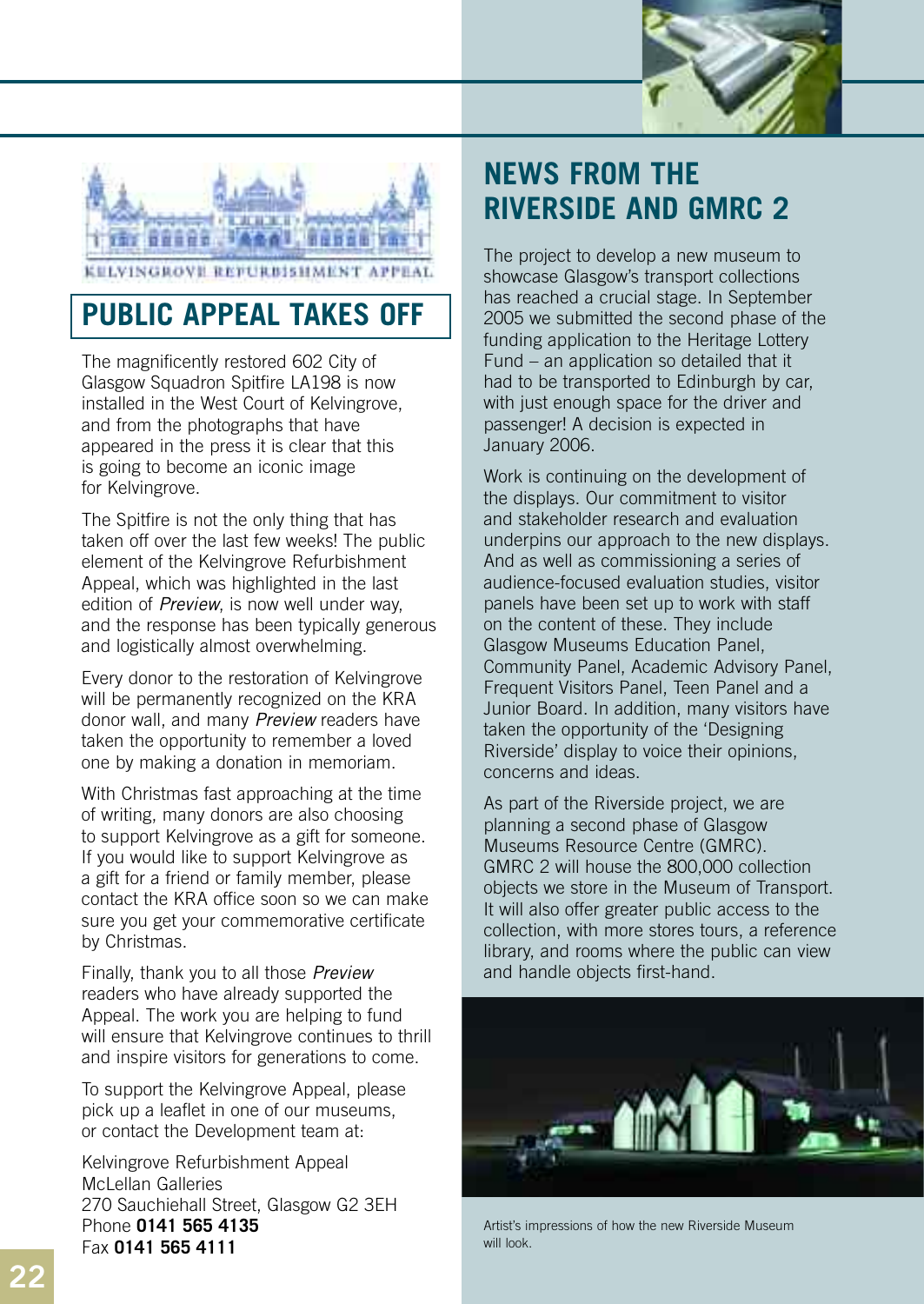### BEHIND THE SCENES AT GLASGOW MUSEUMS



Niamh Johnston consults some of Glasgow Museums' older records.

**Did you know that Glasgow Museums has over 1.4 million objects?**

**Most people have trouble finding things in their own house – so how does Glasgow Museums keep track of its huge collection, kept in 13 venues plus many storage sites? The answer is that it's thanks to the mostly unseen work of the Collections Management team. The team are responsible for all documentation relating to Glasgow Museums' collections, for the loans of objects to and from other museums, and for the library and archives. Documentation Assistant Niamh Johnston explains to Kim Teo, Academic Editor.** 

#### *How do you know where every museum object is?*

Every time Glasgow Museums is given or buys something, we make a record. And from then on, every time that object is moved – even if it's only from one side of a room to another – we have to be informed, and we update the locations.

#### *But how do you know that you're always updating the right file? I hear that Glasgow Museums has 15,000 birds – if you get a report saying one has been moved, how do you know which one of the 15,000 files to go to?*

Well, in addition to keeping a detailed description of each item and its history, we also assign each museum object what is called an accession number. This is a unique identification marked on the object – a quick

way of checking you've got the right one. You can see these numbers on museum and galleries object labels – they're the small type at the bottom that most people don't read.

#### *It sounds like your department has an enormous amount of information to handle. Do you use a computer database?*

We have for over ten years – the one we're using now is MimsyXG, a specialized database for museums. It has made it much easier to update and find information, and has much improved the service we can provide. We can link digital images with the object files, and even video and audio recordings, say of someone playing one of our musical instruments.

Before, records were kept in registers – we have some going back to 1870 – and we do still refer to these.

#### *Has the restoration of Kelvingrove generated a lot of work for your department?*

Yes! Recording the movements of all the 200,000 objects that came out of the gallery and storage areas was quite a job. We've also been providing information for all the tasks associated with the development of the new displays for Kelvingrove, including selecting, finding and tracking objects. And now that the building has been restored, we're keeping an eye on the objects that are being reinstalled. It's an exciting time for us.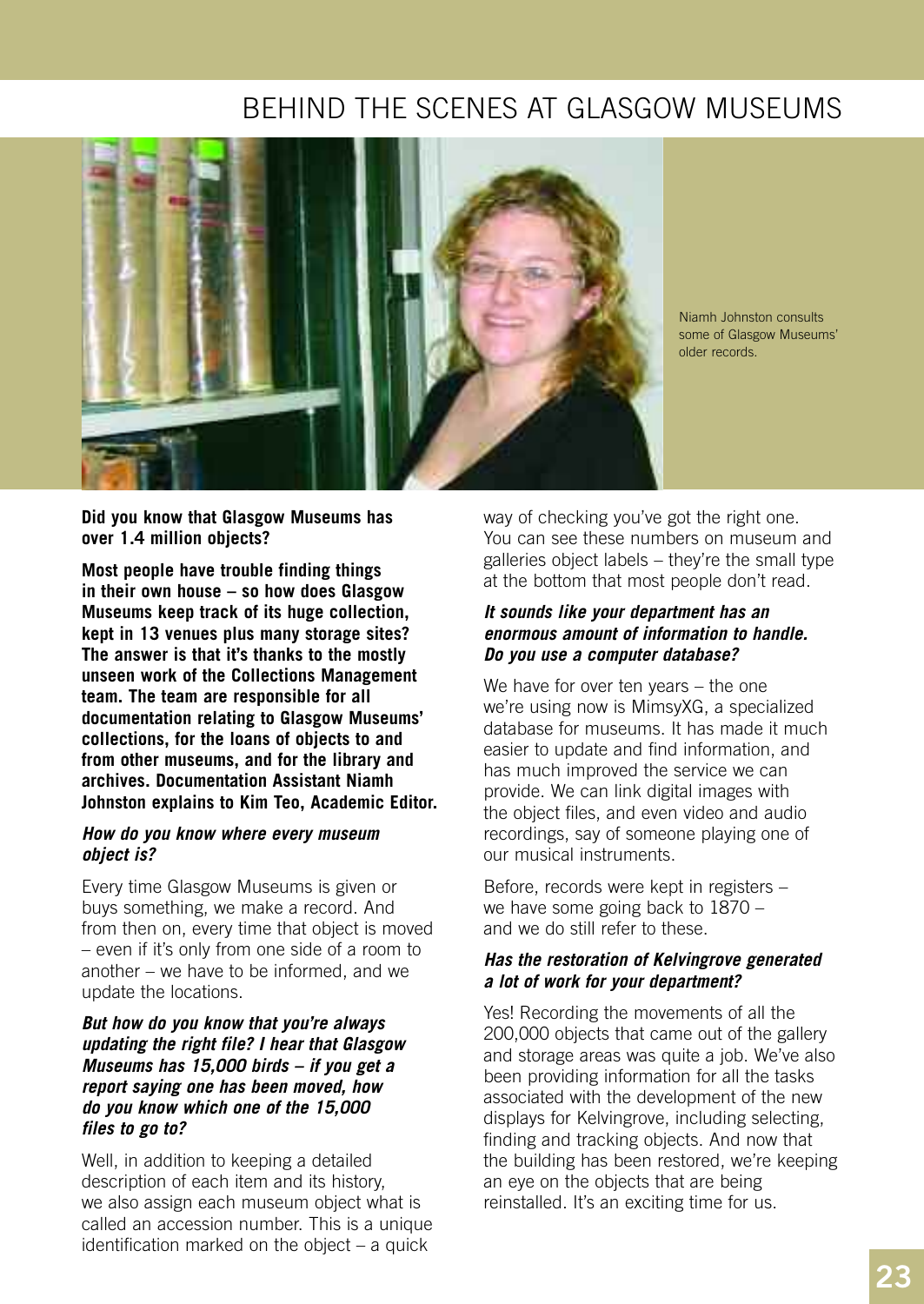### MY FAVOURITE OBJECT



### **THE CORONATION TRAM**

**Hector Soutter**



Coronation Tram, Car No. 1392.

Hector was a tram and bus driver for many years, and he has contributed to the Museum of Transport's Oral History Project.

My favourite object is without doubt the Coronation tram in the Museum of Transport. I drove trams for five years – from 1952 to 1957 – and the Coronation trams were magnificent and luxurious vehicles. They were smooth, quiet, and easy to drive compared to the older trams. They could carry more passengers than the buses

operating in the city today, and do it quicker too.

The Coronation tram was a bogie tram, and 150 of them were built from 1937 to 1941 by Glasgow Corporation Transport Department. They came into service for the 1938 Exhibition at Bellahouston Park.

I drove one of the 17 Coronation trams operating from the Elderslie tram depot, which was at Linwood Toll. I remember people rushing to get on the tram in winter mornings when we drew up at the stop at Paisley Cross. Although the tram fare to Glasgow was 4d at the time and the bus fare was 6d, people preferred the bus because it couldn't pick up inside the city boundary and, therefore, got people into the city a few minutes quicker than the tram. But the Coronation tram had heating upstairs, while the buses didn't have heating at all. Hence those winter morning rushes!

The Elderslie depot closed in 1957, and trams finally came out of service on 1 September 1962. I went on to drive a whole range of buses for 41 years when Elderslie closed, but I remember the Coronation tram more fondly than any of them.

### **DID YOU FIND LOVE ON THE TRAMS?**

on the Glasgow trams was a busy and hectic

on the trams, Jennifer would be delighted to 1 Bunhouse Road, Glasgow G3 8DP, phone **0141 287 2720,** fax **0141 287 2692**.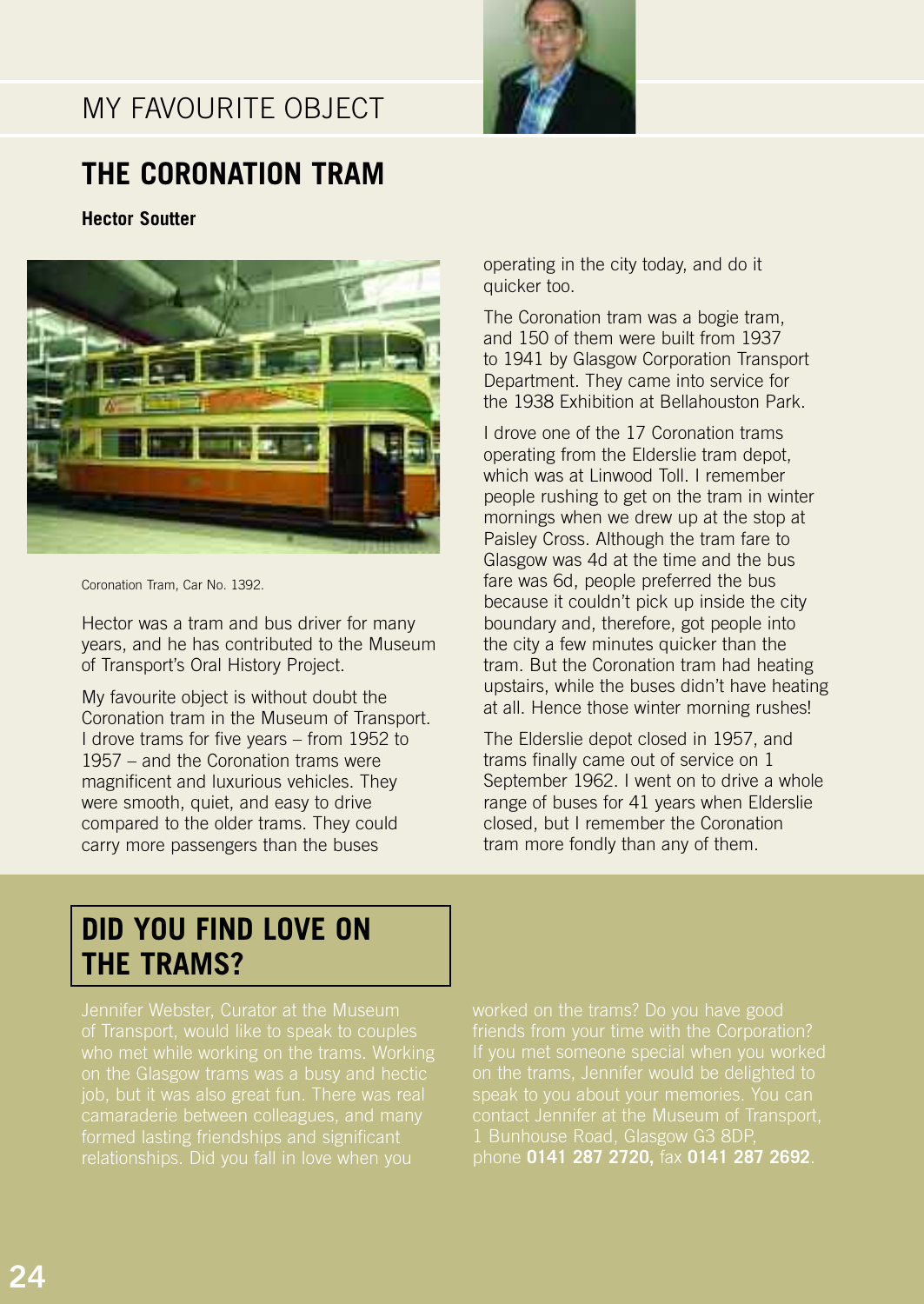

**In December 2005, an innovative international online project – the Musée sans Frontières (Museum with No Frontiers or MWNF) – was launched, involving 14 countries from around the Mediterranean and Europe. Museums in these countries have selected Islamic objects, monuments and historical sites to form a virtual museum which explores Islamic art and culture.** 

Glasgow Museums has been asked to represent the UK in the project, along with the National Museums of Scotland, the British Museum and the Victoria & Albert Museum. Other project partners come from Portugal, Spain, Italy, Morocco, Tunisia, Algeria, Egypt, Jordan, the Palestinian Authority, Syria, Turkey, Germany and Sweden. Spanning around 1,280 years, the project includes objects and sites from the year 634 when the Muslim Arab armies entered Syria, to the fall of the Ottoman Empire at the beginning of the 20th century.



Spherical incense burner, engraved brass with tar inlay, made in Mamluk Syria for the European market, 16th century AD. People loved to use such incense burners as hand-warmers.

The MWNF is a non-governmental

organization based in Brussels, and aims to bring together and share these inter-relating collections, monuments and sites, making links that have never been made before. All the partner museums are aware of the importance of using culture to promote political co-operation, and being able to present history and cultural heritage from a local perspective will encourage discussion and debate.

### MUSEE SANS FRONTIERES

Visitors to the website can explore the fascinating history and art of Islam in the Mediterranean countries, hopefully gaining a greater understanding of the historical relationship between Europe, North Africa and the Middle East. For the next phase of the project (2007), cross-cultural and cross-dynastic exhibitions such as Islamic Art during the Crusader period, Arabic calligraphy and Islamic art, and Islamic art in the Muslim West are planned.

The project will also make it easier for the documentation of cultural heritage found in museums, monuments and archaeological sites – this will help academic and educational researchers, as well as raising general awareness.

Online visitors will be able to see Glasgow Museums' beautiful 12th-century painted ivory box from Sicily, a ceramic tile from 15thcentury Toledo in Spain, and an embroidered wall hanging from 17th-century Turkey. If you would like to know more about the project, please contact Noorah Al-Gailani, Curator for Islamic Civilizations at Glasgow Museums, phone **0141 287 2563** or fax **0141 287 2597**. You can log on to the Museum With No Frontier's website at **www.museumwnf.org**.



Dish, moulded green glass, decorated with a floral design, made in Fustat, Egypt, 10th century AD.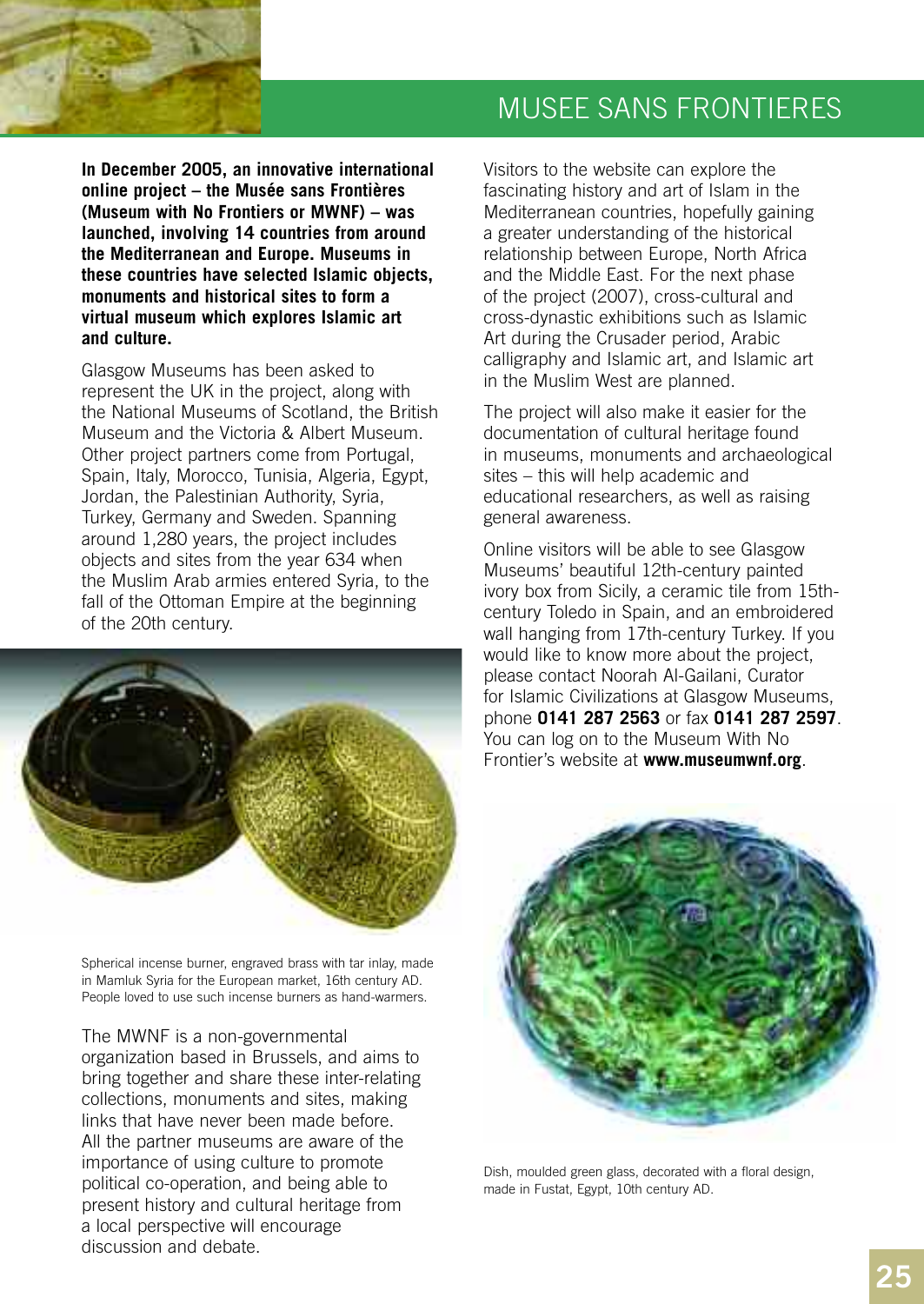

Left to right: World War II veterans Alexander Patterson, Edward Mullarky and Gordon Bruce Motherwell.

Poet Brian Whittingham accompanied a group of pupils from Cleveden Secondary School and World War II veterans Alexander Patterson, Edward Mullarky and Gordon Bruce Motherwell on a trip to the Normandy battlefields. This is one of the poems he wrote in response to the trip.The trip was funded by the Big Lottery after a successful application by Education Services in partnership with Museums Education. See page 32 for details of the exhibition *They Shall Grow Not Old*.

### **VOLUNTEERING**

Glasgow Museums' volunteers are involved in a wide range of activities – from taking guided tours to cataloguing and research, working with educational workshops to evaluation projects, and there is plenty of scope for more involvement. Volunteering is fun – you meet new people, find out more about museums and their collections, and gain all kinds of experience.

We encourage applications for volunteering from people of all ages and all walks of life. Glasgow Museums' Volunteer & Placement Coordinator, Catherine Cartmell, works with staff and volunteers to develop and promote the volunteer programme, and is always available to provide support and advice. If you are interested in volunteering with Glasgow Museums, please phone Catherine on **0141 276 9381**. New volunteer opportunities are also advertised on our website, **www.glasgowmuseums.com**.

### **SCHOOL TRIP**

*Motorway lights loop shadows on the three old men sitting, composed on a silver-blue bus as if in an old master's canvas.*

*The Normandy survivors chat, suck pan-drops and reflect in the quiet company of sleepy-head children.*

*They roll into a dozing Dover, its spectral white cliffs luminous in the waking dawn.*

*The ferry churns dark waters heading towards Calais blood-red sun beginning its daily cycle.*

*The school trip heads for …*

*Normandy museums with The tramp-tramp-tramp of Nazi jackboots, The silk-parachute wedding gown, The graphitized remnants of Berlin's Wall.*

*Normandy memorials with vets and cadets reciting to Montgomery, 'They shall grow not old …' as they lay red-poppy wreaths.*

*Normandy cemeteries with regular marble crosses, white as Belsen ashes, as numerous as flakes of snow.*

*Normandy beaches with three old men strolling wearing medals and black berets – hands clasped behind backs.*

*Kids crouch, and with their fingertips, write poems of reflection in the warmth of damp sand*

*that will be collected by the evening tide, and washed into a past that pains the old men to remember – yet one they never wish to forget.*

(For Eddie, Alex and Gordon and the pupils of Cleveden School)

©Brian Whittingham, 2005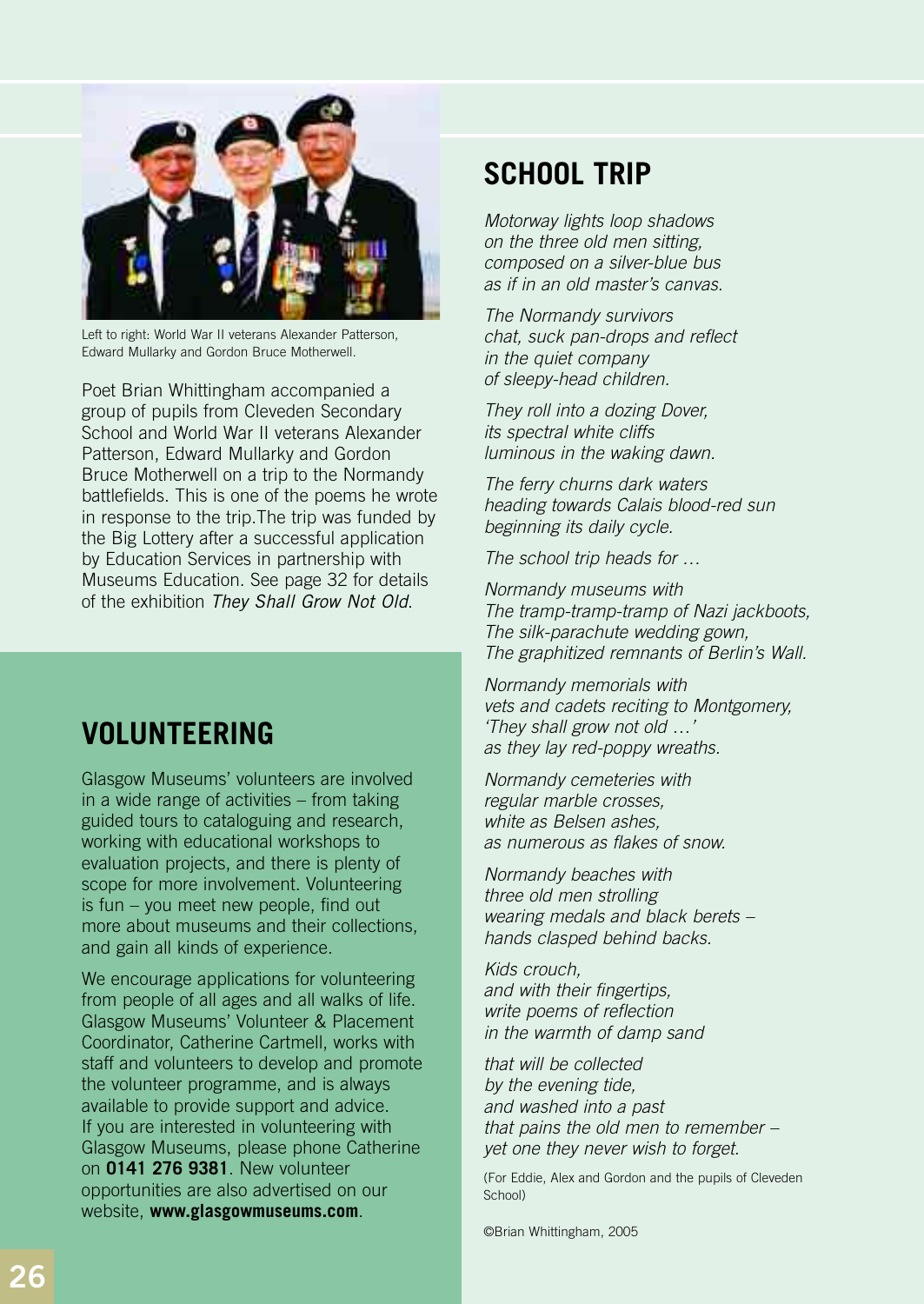**All Glasgow City Council museums are open daily 10am–5pm, except Fridays and Sundays 11am–5pm; GoMA is open until 8pm on Thursdays. Closed 25, 26, 31 December (afternoon) and 1, 2 January. For other venues, please see individual listings.**

### **THE BURRELL COLLECTION**

Pollok Country Park, 2060 Pollokshaws Road, Glasgow G43 1AT

Phone 0141 287 2550; Fax 0141 287 2597

### **Joseph Crawhall: An artist in Morocco and Spain**

Daily until 17 April

This exhibition is a selection of the Burrell's wonderful collection of works by Glasgow Boy Joseph Crawhall, illustrating his experiences in Morocco and Spain. Sir William Burrell became one of Joseph Crawhall's enthusiastic patrons, and purchased 132 of his works between the 1880s and 1952.



Crawhall was able to capture everyday scenes with great economy of line – so much so that Sir John Lavery once said of him, 'No artist I have known could say more with fewer brush strokes'. Visit www.glasgowmuseums.com or phone 0141 287 2550 for full details of events accompanying the exhibition.

**Through Your Eyes** Daily until 28 May 2006

*Through Your Eyes* is an exhibition of photography and writing offering new and imaginative ways of looking at objects in the Burrell Collection. The artwork was created by community groups from all over Glasgow, and expresses their personal responses to the museum and its objects. An exciting programme of events for children and adults supports this exhibition – please phone 0141 287 2550 or visit www.glasgowmuseums.com for further details.



#### **Events for Crawhall and Through Your Eyes exhibitions**

**Family Events** The Burrell Club

Explore the exhibitions *Through Your Eyes* and *Joseph Crawhall: An artist in Morocco and Spain* in this regular series of drop-in fun activities, including storytelling, tours, painting, drawing, ceramics, mosaic-making and much, much more.

Every Saturday from 7 January, 1–4pm

Phone 0141 287 2550 or visit www.glasgowmuseums.com for more information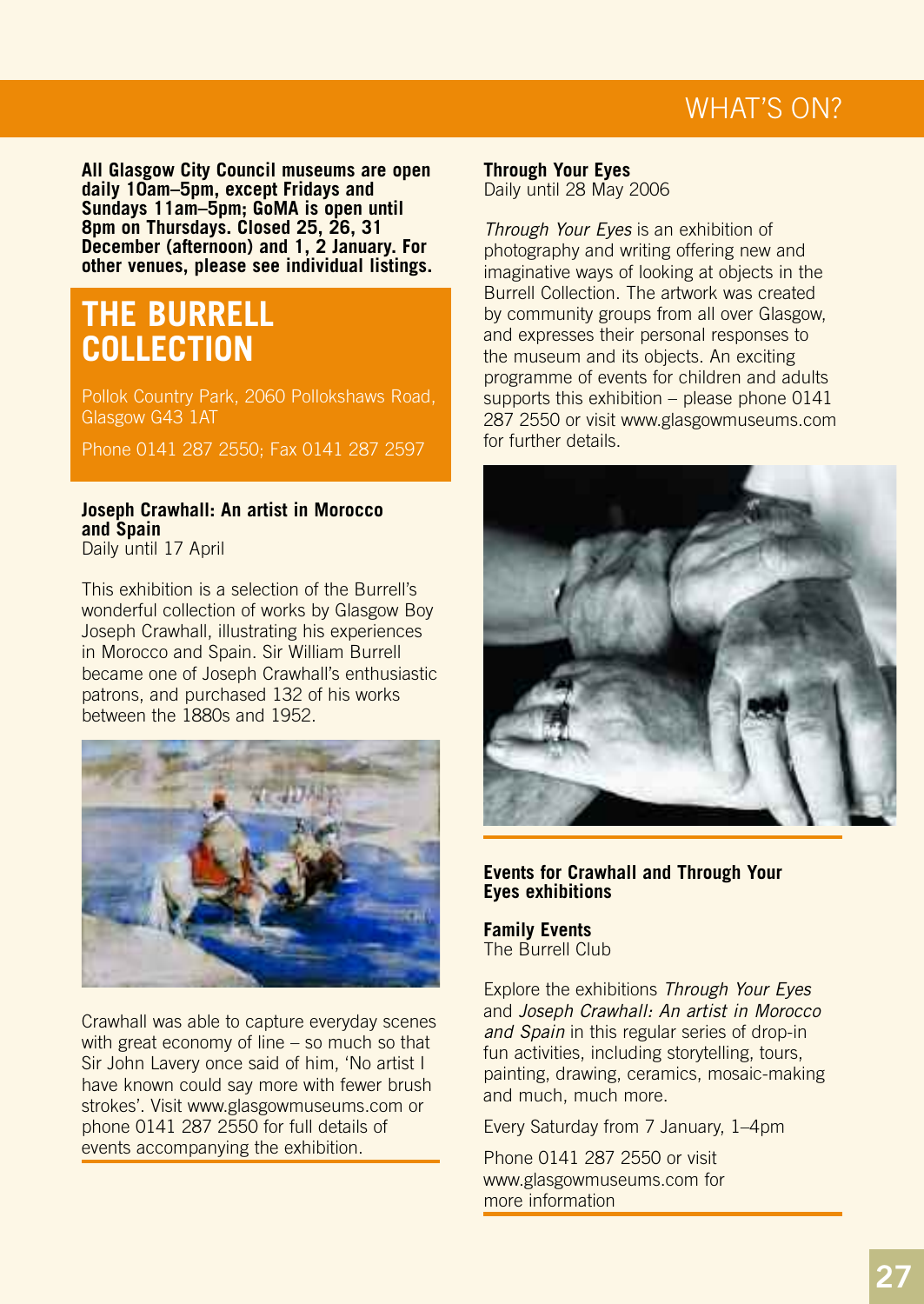#### **Adult Events**

Talks and Tours

Join curators and artists in a series of drop-in short and informal talks focusing on *Through Your Eyes* and *Joseph Crawhall: An artist in Morocco and Spain*.

Every Thursday from 12 January at 12.30pm

For more information phone 0141 287 2550 or visit www.glasgowmuseums.com for more information.

#### **Ceramics in North Africa**

A series of sessions exploring a selection of Glasgow Museums' North African ceramics. Try sketching in clay, experiment with a variety of techniques – including wheel throwing, learn new skills and take home a completed piece of your own!

Sundays 8 January & 19 February 11am–4pm and Sunday 19 March 1–4pm

Phone 0141 287 2550 to book a place.

#### **Double Vision**

Using film and audio recordings, these dropin sessions are an opportunity for you to meet *Through Your Eyes* artist Kathleen Little and contribute your perspectives on the collection to the exhibition.

Sunday 23 January, 5 February, 5 March and 2 April, 1.30–4.30pm

For more information phone 0141 287 2550 or visit www.glasgowmuseums.com

#### **Curators' Favourites**

Wednesdays 12.30–1pm

Meet the experts and learn about their favourite objects at these informative, free lunchtime gallery talks. All are welcome – please meet in the Burrell courtyard. Details are correct at time of going to print, but may be subject to change at short notice.

4 January: Rebecca Quinton, Curator of Costume and Textiles **Stuart Needlework Caskets**

#### 11 January: Robert Wenley, Curator of European Art 1600–1800

#### **The Hornby Castle Portal and the William Randolph Hearst Collection of Architectural Items**

18 January: Simon Eccles, Senior Curator (Ancient Civilizations)

**The Pyramidion of Nesi-pa-ka-shuty, Vizier of Egypt** 

25 January: Noorah Al-Gailani, Curator of Islamic Civilizations

**An Islamic Meiping Vase from 16th-century China**

1 February: Emma Leighton, Curator of Chinese and Oriental Civilizations **Chinese Neolithic Earthenware**

8 February: Patricia Collins, Curator of Medieval and Renaissance Art **Two Swiss Tapestries:** *The Wandering Housewife and The Dishonest Miller*

15 February: Tobias Capwell, Curator of Arms and Armour **Arms and Armour at the Burrell Collection** 

22 February: Noorah Al-Gailani, Curator of Islamic Civilizations **An Islamic Celadon Dish from** 

**13th-century Iran**

1 March: Elizabeth Hancock, Director of Postgraduate Taught Programmes, Department of History of Art, University of Glasgow

#### **Sir William Burrell's Interest in Scottish Furniture**

8 March: Simon Eccles, Senior Curator (Ancient Civilizations)

#### **Ancient Egyptian Shabtis – Magic Workers for the Afterlife**

15 March: Emma Leighton, Curator of Chinese and Oriental Civilizations **Ancient Chinese Bronzes, Burials and Rituals**

22 March: Robert Wenley, Curator of European Art 1600–1800

### **Rodin's** *The Helmetmaker's Wife*

29 March: Patricia Collins, Curator of Medieval and Renaissance Art **Giovanni Bellini's** *Madonna and Child*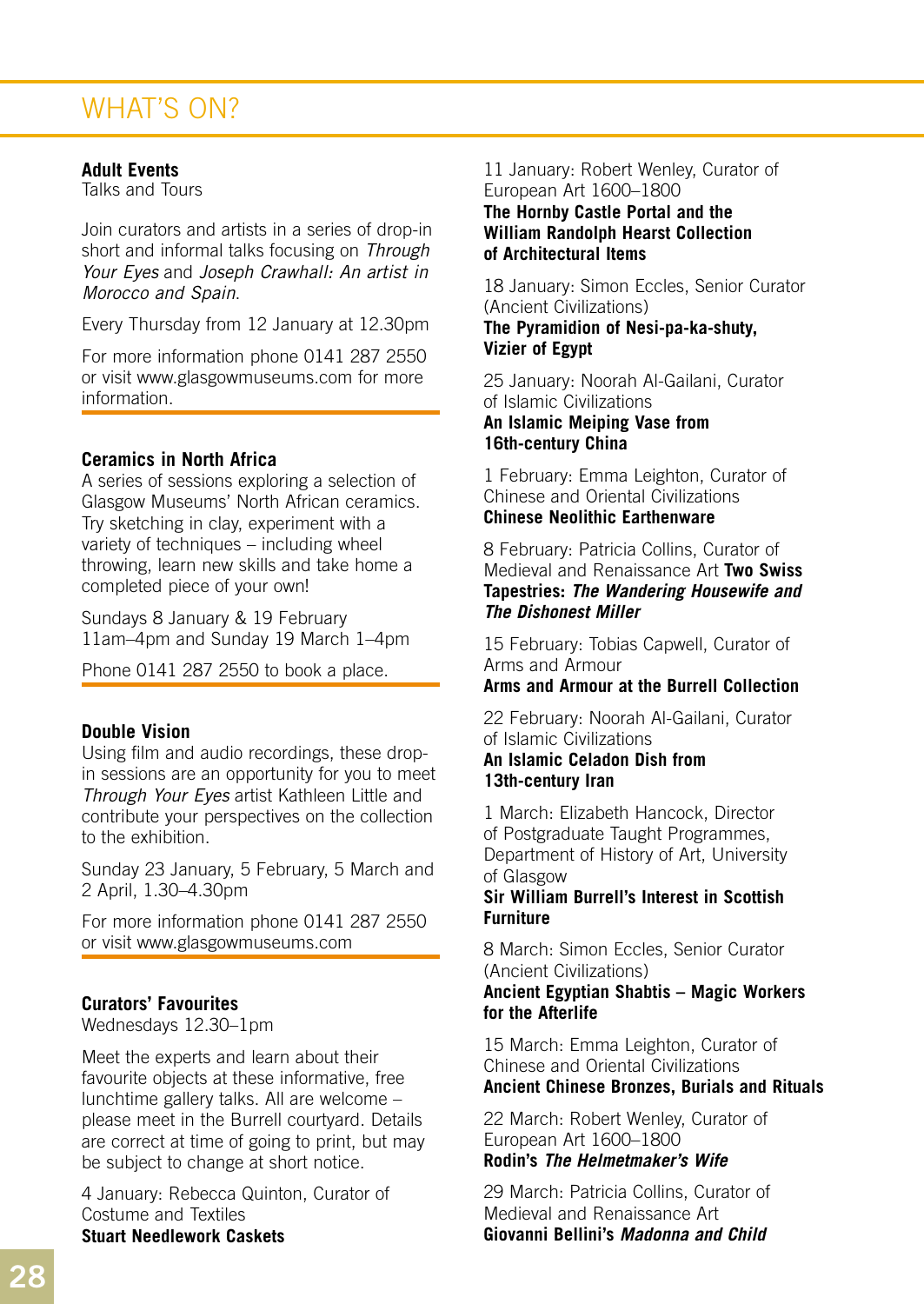#### **Scottish Archaeology at the Step Pyramid**

Saturday 11 February, 2pm, Burrell Collection Lecture Theatre

Ian Mathieson, Field Director of the Saqqara Geophysical Survey Project, talks about his new discoveries near the Step Pyramid. Since 1990, the Project has been engaged in producing archaeological and geophysical maps of a little-explored area of the Saqqara Necropolis, near Cairo, including the Serapeum and the Sacred Animal Necropolis. The project is sponsored by Glasgow Museums and Egyptology Scotland. Admission charge on the door  $-$  £2 for members of Egyptology Scotland, £4 for non-members.

#### **Ancient Egypt in Rio de Janeiro**

Saturday 11 March, 2pm, Burrell Collection Lecture Theatre

Professor Kenneth A Kitchen talks about the unique Ancient Egyptian collection in the National Museum, Rio de Janeiro. An expert on the Egyptian New Kingdom and Third Intermediate Period, Professor Kitchen is Emeritus Professor in the School of Archaeology, Classics and Egyptology, University of Liverpool. He catalogued the Ancient Egyptian collection in the National Museum, Rio de Janeiro, and those treasures form the subject of this talk. Admission charge on the door – £2 for members of Egyptology Scotland, £4 for non-members.



*Tabernas Desert Run*, 2004, by Simon Starling - Turner Prize Winner 2005. (On loan to Tate Britain until February 2006.)

# **GALLERY OF MODERN ART**

Royal Exchange Square, Glasgow G1 3AH Phone 0141 229 1996; Fax 0141 204 5316;

#### **Contemporary Collection**

Gallery 4 Daily

This exhibition features work bought by Glasgow Museums Contemporary Art Purchasing Panel, as well as a gift presented by the Contemporary Art Society, London. The Panel was established in 2002 to recommend the acquisition of new works of contemporary art for GoMA, and is currently focusing on collecting the work of Glasgow-based artists at different stages of their careers.

All eight of the artists represented in this exhibition studied at Glasgow School of Art, and most continue to live and work in Glasgow. Works by Claire Barclay, Christine Borland, Douglas Gordon, Ilana Halperin, Lucy Skaer, Simon Starling, Hanneline Visnes and Richard Wright can be seen.

#### **Human/Nature: Landscape photography from the GoMA collection**

9 February–30 April, Gallery 3

Featuring photographic works by Thomas Joshua Cooper, Nick Danziger, Andy Goldsworthy, Patricia Macdonald, Sebastião Salgado and Joel Sternfield.

#### **Seasonal Fun at GoMA**

**Fun Festive Gallery Trail** 19 December – January 8

Come and explore the gallery – complete the trail and get a Christmas lolly when you hand it in at the front desk!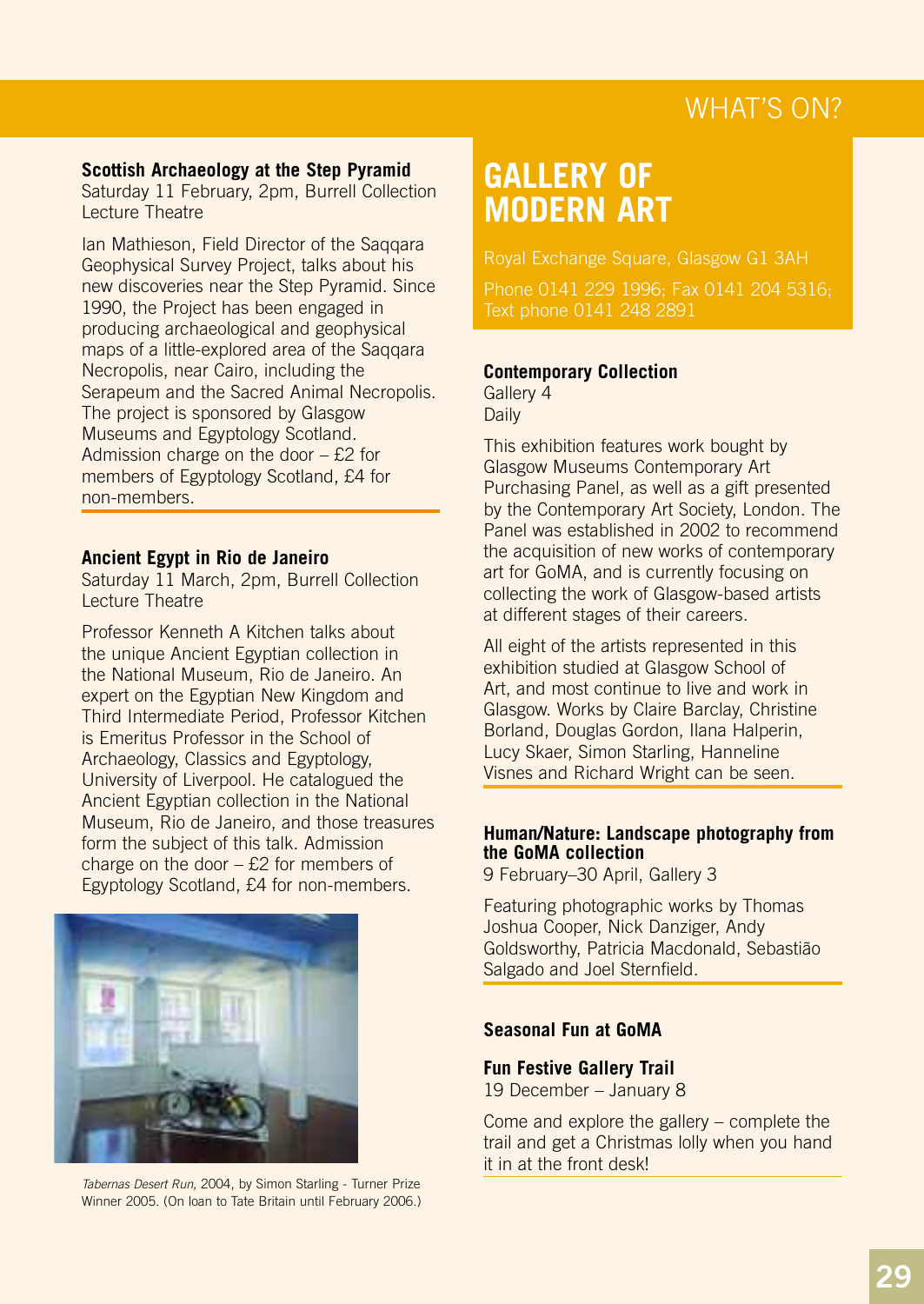#### **Free drop-in workshops for families Frosty Fridge Magnets**

24 December, 10am–1pm

Suitable for 3–11-year-olds

### **The Big Freeze**

28 December, 11am–1pm

Suitable for 3–11-year-olds

#### **Winter Windows**

31 December, 10am–12 noon

Suitable for 3–11-year-olds

#### **Saturday Art Club**

Every Saturday, 10am–1pm

Free and drop-in

Get creative on Saturday mornings! These lively practical art activities in the Gallery Studio are designed for children aged 3–11, and for parents too!

Fun ways to explore art with drawing, collage, sculpture making and painting – come along and get arty!



Chloe and Mum get arty at the Saturday Art Club.

# **THE MITCHELL LIBRARY**

Main Hall, North Street, Glasgow G3 7DN

Phone 0141 287 2999; Fax 0141 287 2815; www.glasgow.gov.uk

#### **Picture This!**

Daily until 25 February 2006; open Mon–Wed 10am–6pm; Thurs 10am–8pm; Fri & Sat 10am–5pm

An exhibition of classic Glasgow press photography from *The Herald* and *Evening Times* newspapers, featuring photographs covering aspects of life in Glasgow and Scotland.

# **MUSEUM OF TRANSPORT**

1 Bunhouse Street, Glasgow G3 8DP Phone 0141 287 2720; Fax 0141 287 2692

#### **Reflections**

Daily until 31 January

This small display is the culmination of a series of sessions exploring the theme of women through Glasgow Museums' resources. The Reflections project included 14 art, animation and writing sessions with a group of women from Routes Out of Prostitution. The display opened in November to coincide with the UN 16 Days of Action to Eliminate Violence Against Women 2005. For more information, please phone Louise McDermott on 0141 287 2651.

**Festival of Muslim Cultures** Mind Journeys January–December

Education & Access staff will be working with young Muslims in Glasgow on short video documentaries on travel, in collaboration with the Scottish Asian Arts Association.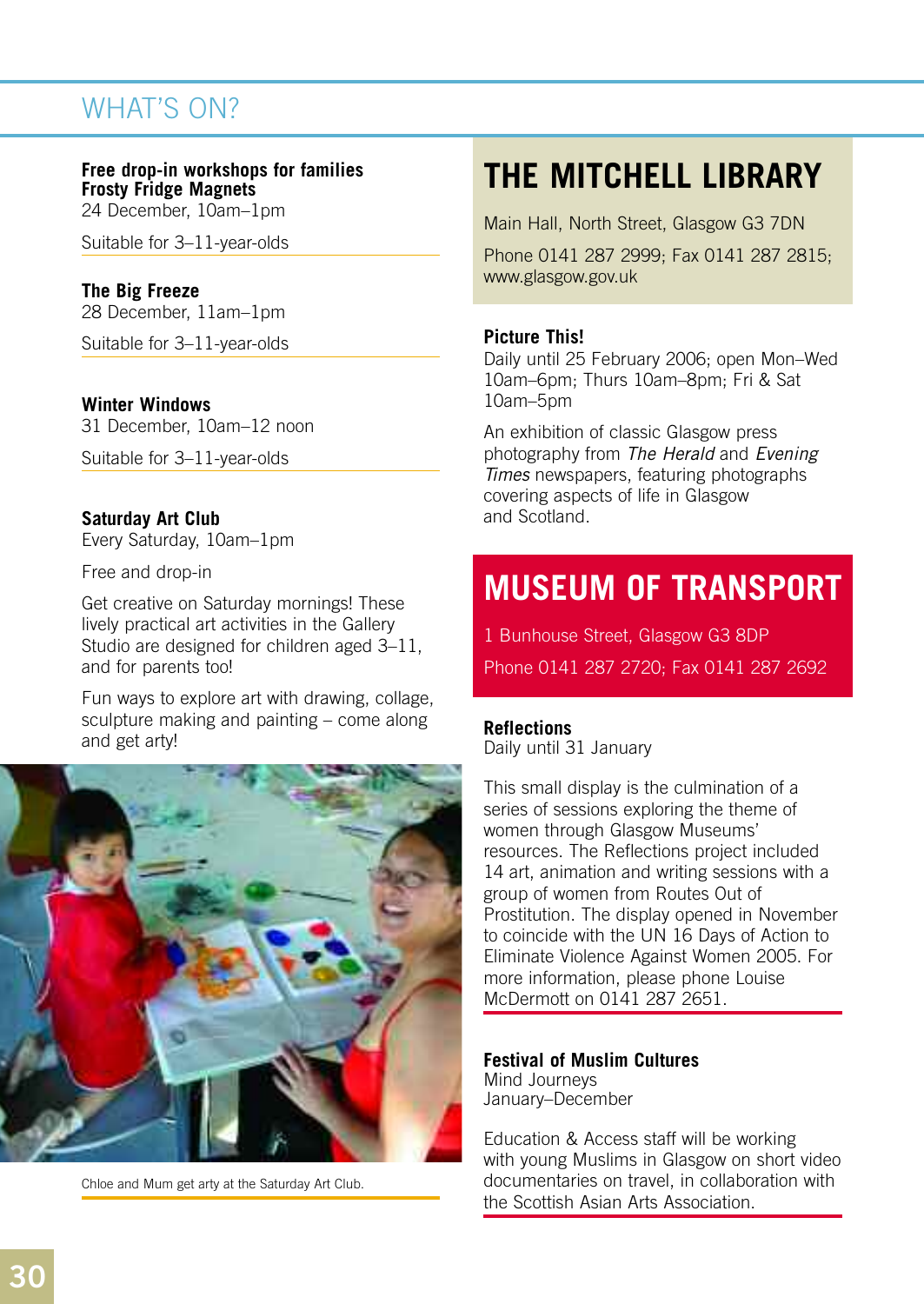

### **PEOPLE'S PALACE AND WINTER GARDENS**

Glasgow Green, Glasgow G40 1AT Phone 0141 271 2951; Fax 0141 271 2960

#### **Glasgow 1955: Through The Lens**

Until 30 July 2006, but please note: exhibition closed from 9–11 January 2006; on Tuesdays and Thursdays the exhibition opens at 12 noon

In 1955, Glasgow camera clubs created a unique photographic survey of the city. They photographed everyday scenes of people and places – the Clyde, city streets, parks, and people at work and at leisure – and created a wonderful record of daily life.

The People's Palace and Winter Gardens continues to celebrate 50 years of this fascinating survey with a change of photographs in January. The exhibition will be a trip down memory lane for some visitors, while for others it is a chance to see the city as it looked half a century ago.

A programme of workshops, talks and reminiscence sessions runs throughout the exhibition. For more information, please phone 0141 271 2951 and ask for the Learning Assistants.

Here's what some visitors to the exhibition have said:

> *'An excellent display of a great city…' 'Absolutely outstanding, especially the industry and street scenes.'*

*'Fantastic – reminds me of the stories my mum and dad told me…'*





All images are from the *Glasgow 1955* exhibition.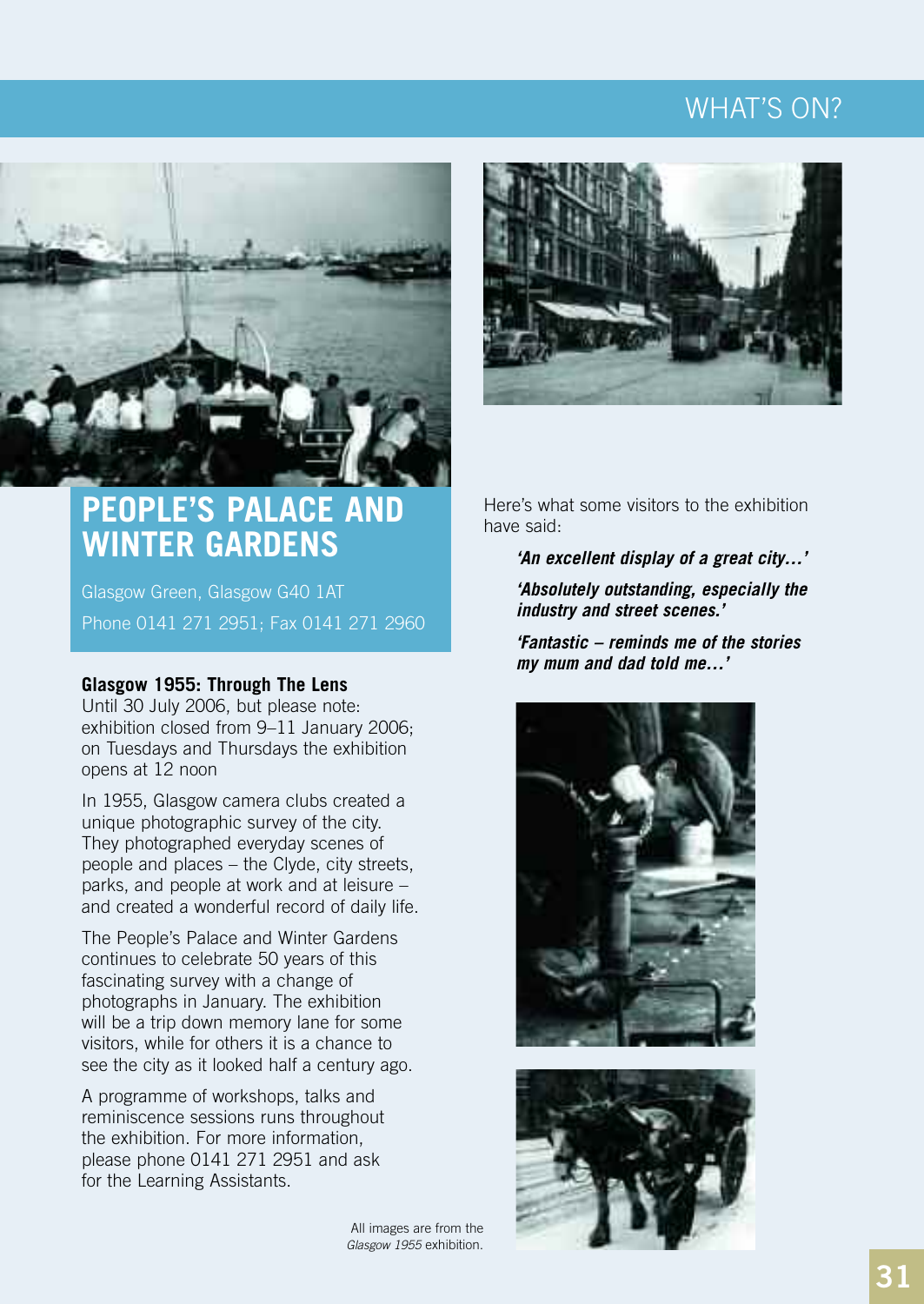#### **Railing Art in the Winter Gardens**

Daily throughout January

Our community display area, Railing Art, will feature an exhibition of contemporary photographs of Glasgow. These were taken by members of the Momentum project in Drumchapel as part of a digital photography project. The photographs feature the same locations as those in the exhibition *Glasgow 1955: Through the Lens*, also on at the People's Palace. If your group would like to display work on Railing Art during 2006, please phone Carolyn Blackburn, Education & Access Curator, on 0141 287 0511.

# **PROVAND'S LORDSHIP**

3 Castle Street, Glasgow G4 0RB Phone 0141 552 8819; Fax 0141 552 4744

#### **Free Workshops for Glasgow Primary Schools**

The Education & Access team at Provand's Lordship is offering free workshops for Glasgow primary schools. For more information, or to book a visit, phone Glasgow Museums Education Service on 0141 565 4112.

And don't forget that Provand's Lordship has a new bus! This is available to transport Glasgow school pupils to experience Provand's unique history and atmosphere. To find out more, please contact Glasgow Museums Education Service on 0141 565 4112.



# **SCOTLAND STREET SCHOOL MUSEUM**

225 Scotland Street, Glasgow G5 8QB Phone 0141 287 0500; Fax 0141 287 0515

#### **Happy birthday to you, Happy birthday dear Scotland Street!**

100 years old this year!

Come and celebrate with us during a yearlong programme of exhibitions and events to mark Scotland Street's 100th birthday. Watch this space for details of events later in the year, or log on to www.glasgowmuseums.com.

#### **They Shall Grow Not Old**

12–29 January 2006

A group of pupils from Cleveden Secondary School, together with poet Brian Whittingham and Glasgow Museums' photographer Jim Dunn, accompanied World War II veterans to the Normandy battlefields. Their response to the trip, through photographs and poems, can be seen in this exhibition, and in an accompanying book that will be sent to every school in Glasgow. The exhibition is sponsored by the Big Lottery Fund.



Pupils from Cleveden School and World War II veterans in Normandy.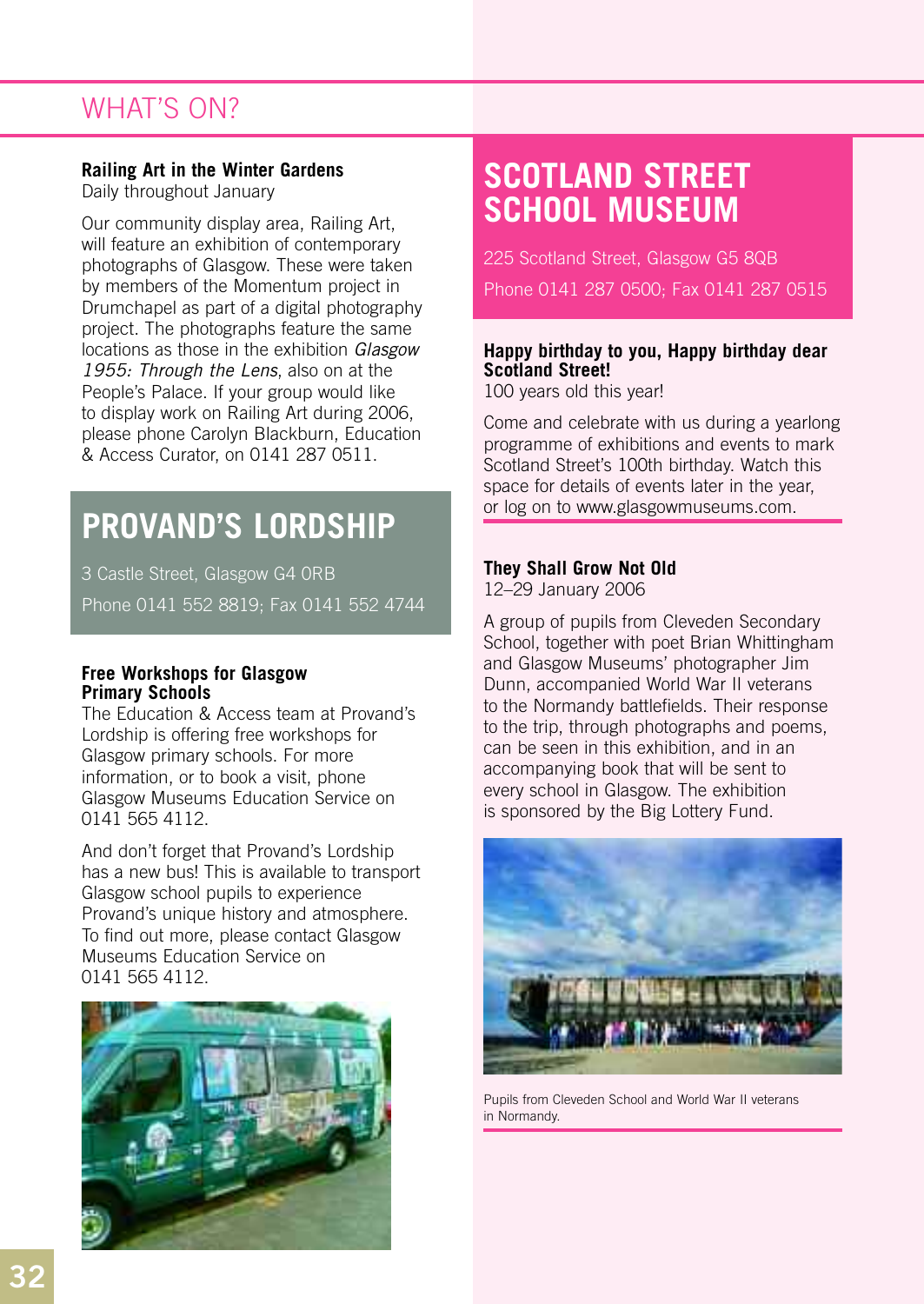**Glasgow Schools – Then and Now** 21 January – 30 October



Gartcraig School Gardens, about 1940–50.

A photographic exhibition spanning over 500 years of Glasgow's schools, from Scottish education's modest but elite beginnings in the 15th century to present day schools. Find out more about the variety and evolution of schools and educational provision in Glasgow from photographic images and architect's drawings. The exhibition offers evocative glimpses into the classrooms and playgrounds of the last 100 years. Includes a film made by pupils of Saracen and St Theresa's Primary Schools about school life at state-of-the-art Keppoch Campus – one of Glasgow's newest school complexes.

#### **Centenary Illuminations**

Stair-towers projections: 21 January – 26 March, 30 October – 31 December

Cookery room projections: throughout the year from 21 January

See Scotland Street School as you've never seen it before! Archive films and pictures of the school and the surrounding areas will be projected onto the school at night.

#### **Wildlife Photographer of the Year**

5 February – 1 May

The Wildlife Photographer of the Year competition is the largest and most prestigious wildlife photography competition in the world. The exhibition showcases the top 90 photographs from the 2005 competition, organized by *BBC Wildlife Magazine* and the Natural History Museum, London.



#### **The Saturday Matinee**

7 January, 11 February, 11 March

Each month we'll be showing an old movie favourite from the days of The Corky picture theatre. Take the stairway to the stars, from Garbo to Gable. Bring an empty jeely jar and get front row seats!

#### **Annual Art Competition for Young People 2006**

Competition period February – June 2006

Glasgow Museums' annual Art Competition for Young People – a competition now over 100 years old and sponsored by the Friends of Glasgow Museums – will feature a special category celebrating Scotland Street and the work of Charles Rennie Mackintosh. The winning entries will be displayed at Kelvingrove Art Gallery and Museum when it reopens in summer 2006.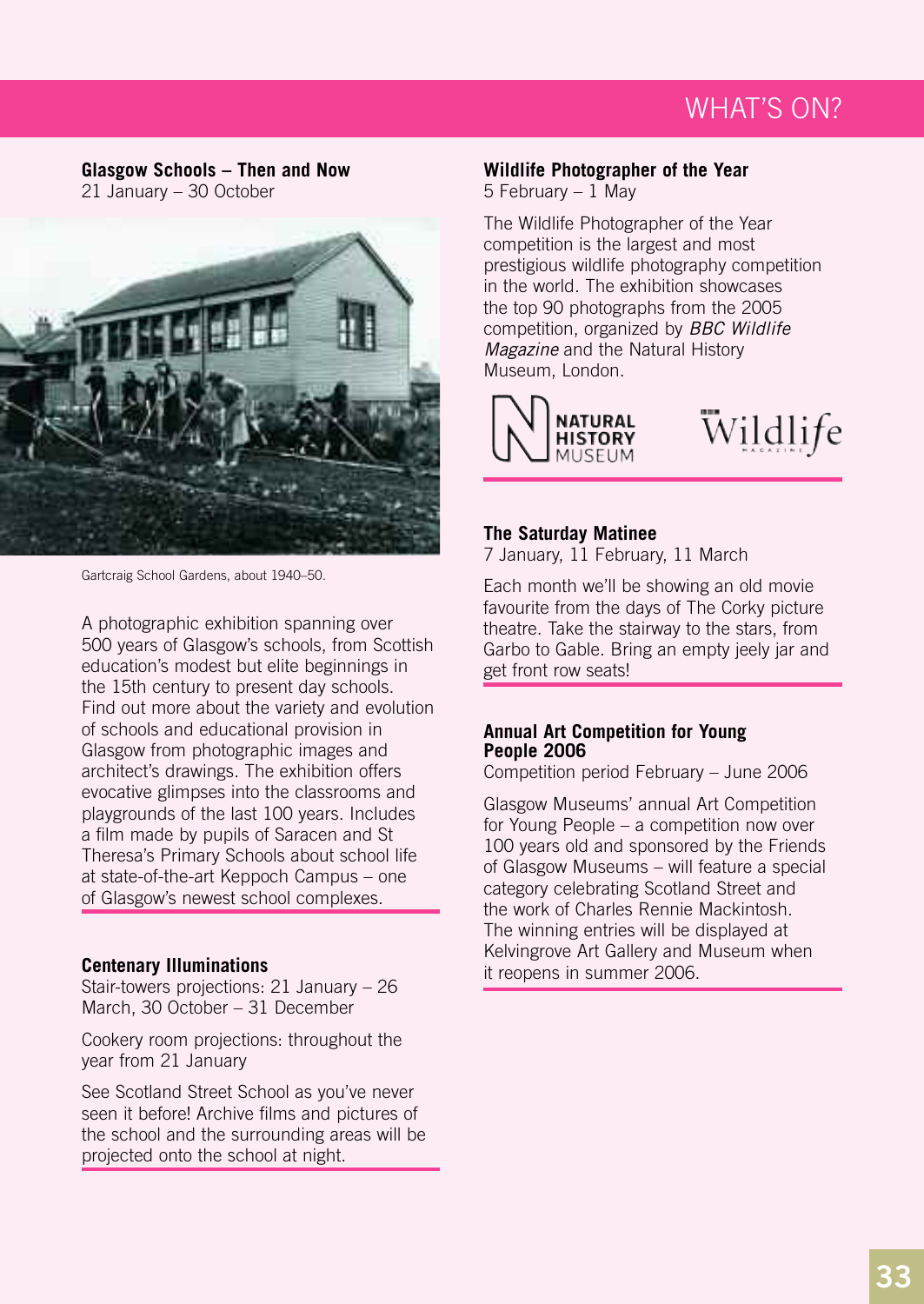### **ST MUNGO MUSEUM OF RELIGIOUS LIFE AND ART**

2 Castle Street, Glasgow G4 0RH Phone 0141 553 2557; Fax 0141 552 4744

#### **Generation KKK: Passing the Torch**

Photography by James Edward Bates/ZUMA Press; www.GenerationKKK.com

Daily until 9 April



Images © James Edward Bates/ZUMA Press

The UK premiere of this dramatic new photographic exhibition by ZUMA Press photojournalist James Edward Bates. Bates spent over seven years recording the beliefs, traditions and activities of the Ku Klux Klan, an organization associated with a long history of violence and racism. His work explores the presence of the KKK in 21st-century USA, as a new generation is being indoctrinated into its beliefs and practices.

#### **Free introductory exhibition tours for schools (Secondaries 1–6)**



Pupils can explore the themes of the exhibition and consider related issues such as racism and extremism in Scotland, and how these problems can be addressed. To book, please phone the Museums Education Service on 0141 565 4112.

### **Faith to Faith**

The Faith to Faith workshops provide opportunities for you to listen to different views, and to debate and discuss issues relating to religion in Scotland today.

**Imbolc – From darkness to light** Sunday 22 January, 2–4pm

Celebrate the Celtic festival of Imbolc – the first day of spring – through music, poetry and meditation. If you have a favourite poem or reading about the coming of spring, please bring it with you to share on the day.

### **Religion and Racism**

Sunday 19 February, 2–4pm

As part of the events associated with the exhibition *Generation KKK*, join us in exploring the role religion has played in both encouraging and combating racism.

### **Religion and Humour**

Sunday 19 March, 2–4pm

Can we laugh at religion? Come and explore the relationship between comedy, religion and censorship. This session coincides with the Glasgow Comedy Festival.